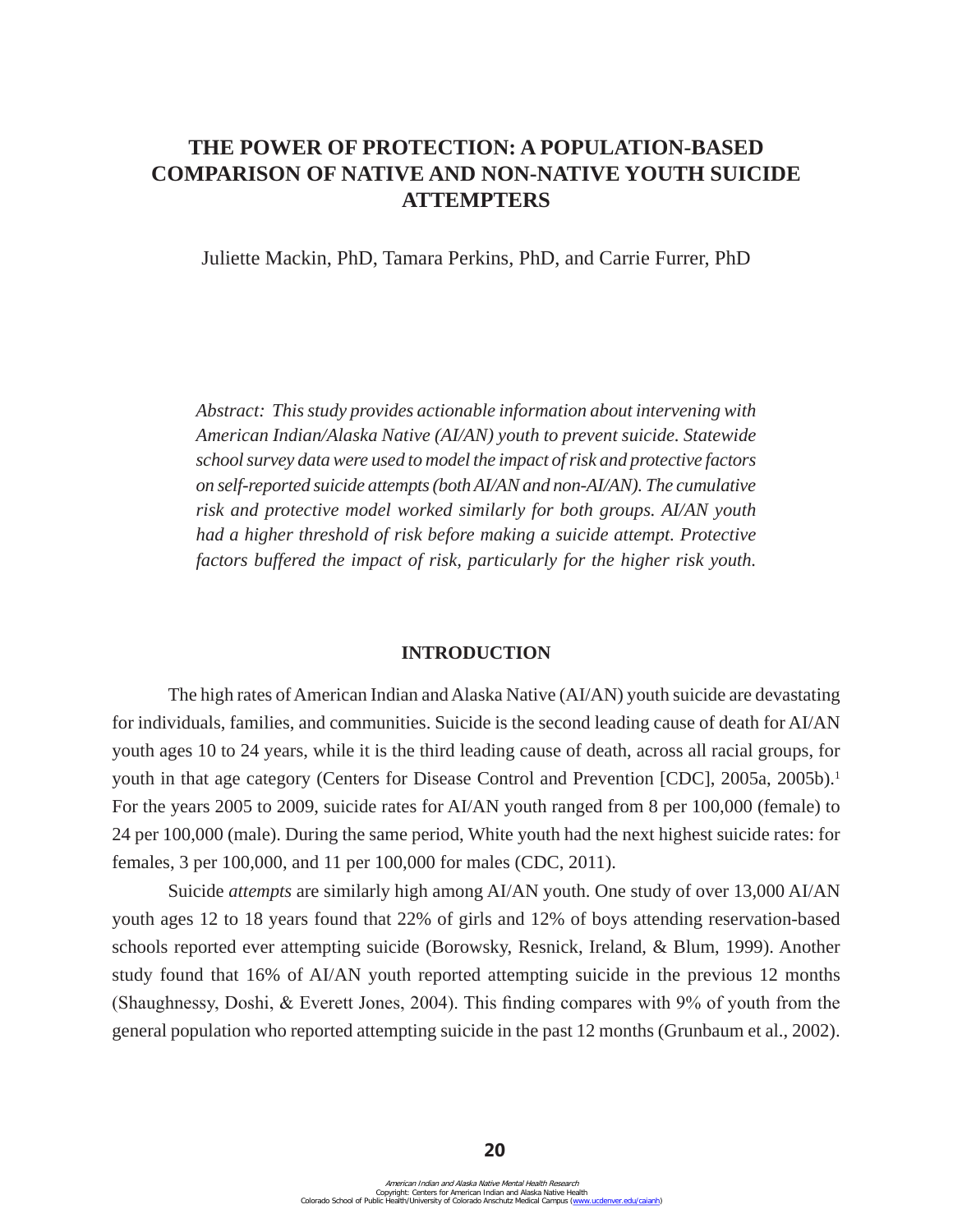# **Purpose of this Study**

Suicidal behavior among AI/AN youth is a dire issue with epidemic proportions in many AI/AN communities. Numerous studies over the past two decades have tried to elucidate the underlying factors that lead to such behavior (Borowsky et al., 1999; Hallett, Chandler, & Lalonde, 2007; Manson, Beals, Dick & Duclos, 1989; May, Serna, Hurt, & DeBruyn, 2005; Novins, Beals, Roberts, & Manson, 1999; Pettingell et al., 2008; Shaughnessy et al., 2004; Yoder, Whitbeck, Hoyt, & LaFromboise, 2006). However, there is a distinct disconnect between research and the ability to effectively communicate knowledge gained through research to staff, especially non-clinical staff, working directly with AI/AN youth in complex socioeconomic environments.<sup>2</sup> This gap may be due at least partially to the (understandable) tendency of researchers to design their studies with an eye to academic debates in the existing literature, rather than to what questions might best be translated into actionable information for practitioners. However, two perspectives need not be mutually exclusive.

Therefore, the primary goal of this study is to address questions that can be readily translated into practice or policy by the practitioners (often with limited human and material resources) working with AI/AN youth. There are three main focus areas relevant to practitioners that underpin this study:

- 1. Identify and prioritize youth who need the most urgent attention,
- 2. Verify whether there are differences between AI/AN and non-AI/AN youth that would indicate different prevention or intervention approaches for practitioners who work with both AI/AN youth and youth of other ethnic/racial backgrounds, and
- 3. Determine whether the research results indicate specific prevention or intervention strategies.

These focus areas translate into the following research questions:

- 1. What are the risk and/or protective factors that most strongly predict a suicide attempt?
- 2. Do increased numbers of risk factors (cumulative risk) relate to increased attempts and/ or do more protective factors (cumulative protection) relate to fewer attempts?
- 3. Do risk and protective factors interact to create a buffering effect, whereby having protective factors protects against suicide attempts in the presence of risk factors?
- 4. Is there a threshold or critical number of risk factors above which youth are more likely to attempt suicide and/or a threshold of protective factors below which youth are less likely to attempt suicide?
- 5. Do risk and protection thresholds correctly identify youth at higher risk for a suicide attempt, or do they miss some youth?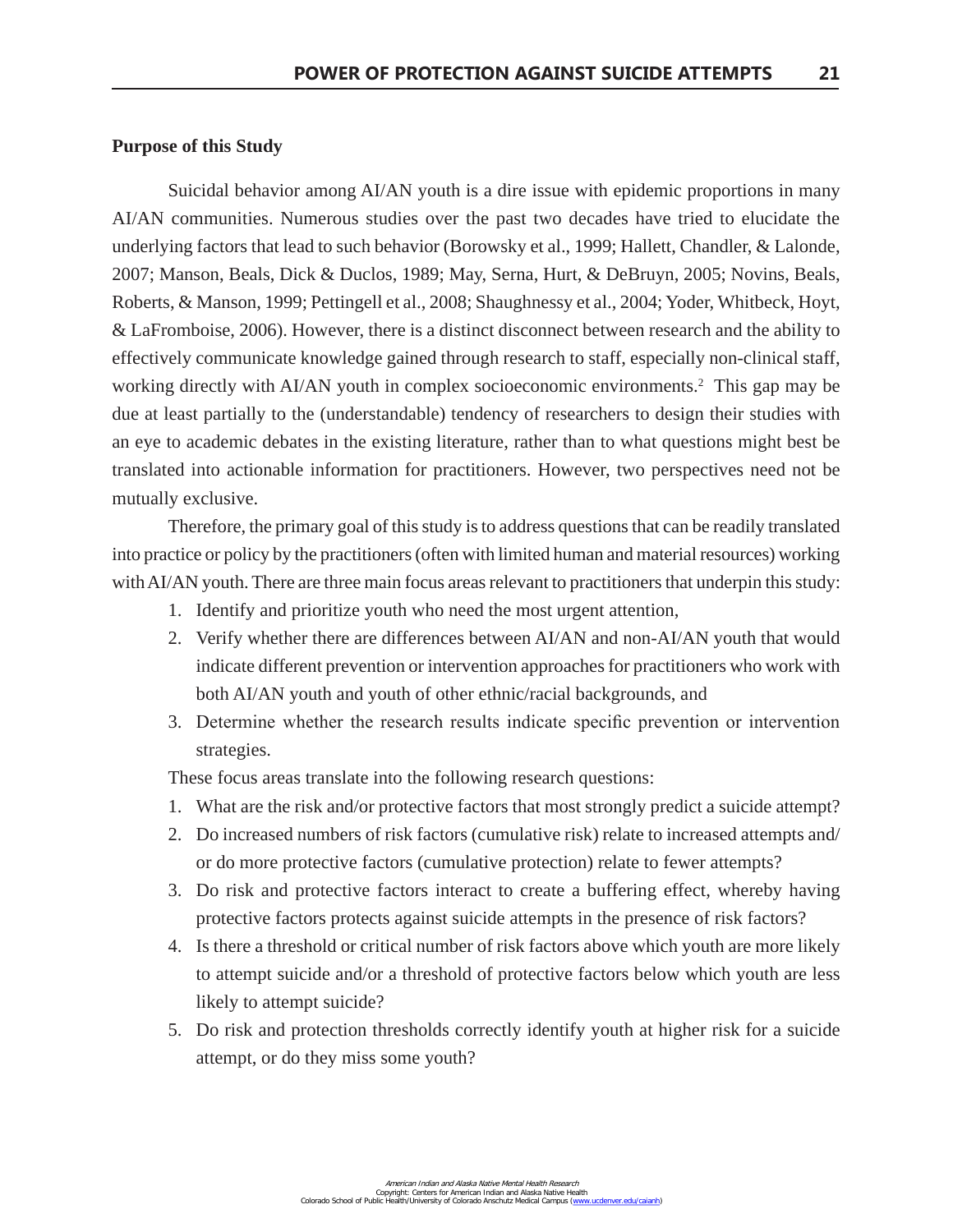6. Does combining risk and protective factor thresholds produce a more useful method for predicting youth suicide attempts?

The rationale for asking the specific research questions can be found in the theoretical approach, detailed below, as well as in the section on the contributions of this study.

### **Theoretical Approach**

Our work draws from a wellness or strength-based perspective that is deeply resonant with the beliefs and practices of AI/AN peoples and communities. This approach aligns with the "transactional-ecological framework" (Alcantra & Gone, 2007; Felner & Felner, 1989), which highlights the complex interaction of people and their social ecology in order to understand suicidal behaviors. By not blaming the victim but, instead, looking at the interplay of youth and their social milieu, new, promising, and attainable approaches to prevention and intervention are revealed.

From this theoretical vantage point, the key is to look at the attributes of youth in their various life domains to understand the triggers of suicidal thoughts and behaviors. For many years, the emphasis of suicide research revolved around problems—or risks—facing youth. Generally speaking, these risk factors were located only in the individual domain: depression, risk seeking (e.g., using tobacco, drugs, and alcohol; precocious sexual behavior), and violent behaviors. In fact, the link between suicidal behaviors and these individual-level risks has been well documented elsewhere (for a full review of the literature, see Berman, Jobes, & Silverman, 2006, and/or Gould, Greenberg, Velting, & Shaffer, 2003). Virtually all the literature on youth suicide, including AI/AN youth suicide, shows that emotional and psychological distress are key risk factors.

Unfortunately, focusing only on the risks youth face—and only on individual youth completely denies both the positive individual attributes (e.g., strong self-esteem, optimism about the future) and positive attributes outside the individual (e.g., supportive family, teachers, community members) which have been shown to protect youth from adverse outcomes such as suicidal thoughts and behaviors.

It is no coincidence that much of the work to bring protective factors into the discussion has been led by the strengths-based approach of AI/AN researchers and/or researchers hoping to extend insights into the reasons for—and possible interventions to protect against—suicidal thoughts and behaviors among AI/AN youth.

# **Risk and Protective Factors within Life Domains**

The groundbreaking work of Catalano and Hawkins (1996) puts into practice the transactional-ecological approach by conceptualizing both risk and protective factors in five life domains for youth: individual, peer, family, school, and community. Just as risk factors for youth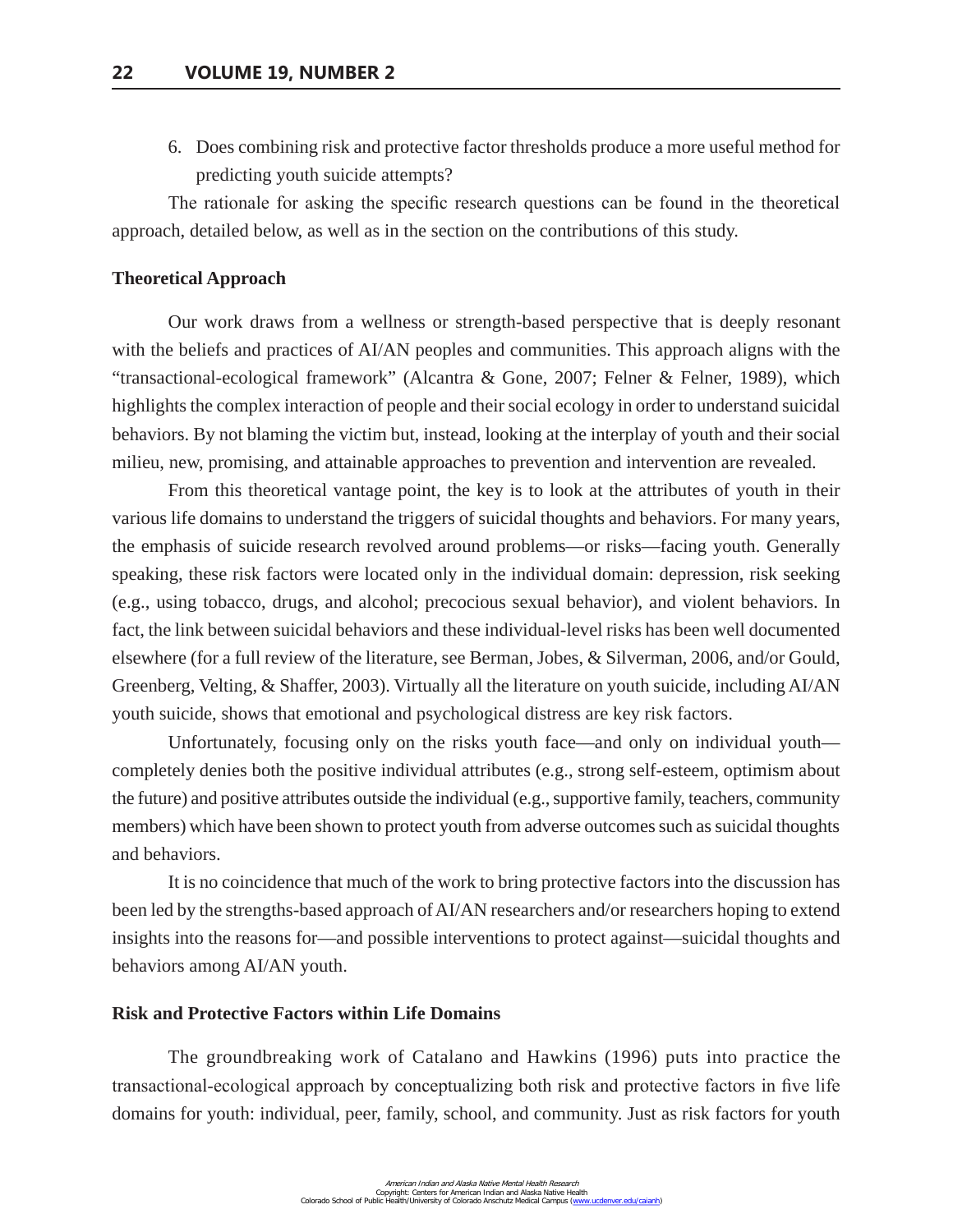dropping out of school, getting involved with drugs and alcohol, or showing suicidal thoughts and behaviors can be found among these five domains, so, too, are there factors in these domains that can protect youth against poor outcomes.

Including both risk and protective factors over the various life domains provides a more holistic approach to understanding youth suicidal thoughts and behaviors (Borowsky, Ireland, & Resnick, 2001; Elliot, Colangelo, & Gelles, 2005; Fleming, Merry, Robinson, Denny, & Watson, 2007; Garcia, Skay, Sieving, Naughton, & Bearinger, 2008; Kidd et al., 2006; Randell, Wang, Herting, & Eggert, 2006). More specifically, including protective factors contributes to a holistic understanding of the suicidal thoughts and behaviors of AI/AN youth, as well as to the development of appropriate interventions (Borowsky et al., 1999; Hallet et al. 2007; Joe, Canetto, & Romer, 2008; Leach, 2006; Mignone & O'Neil, 2005; Pettingell et al., 2008; Strickland, Walsh, & Cooper, 2006). Table 1 organizes—by each life domain—a number of risk factors which have been linked by research to youth suicidal thoughts and behaviors. Table 2 lists protective factors which have been associated by research with suicidal thoughts and behaviors in each life domain.

As much as possible, the current study includes these risk and protective factors. Although not all previously identified risk and protective factors were available on the statewide survey used to gather data from youth in the present study, risk factors from all five life domains were still available, as well as protective factors from three of the five life domains.

| RISK Factors^ Associated with Youth Suicide Attempts                                                      |
|-----------------------------------------------------------------------------------------------------------|
| <b>Individual Attributes</b>                                                                              |
| Prior suicide attempt                                                                                     |
| Alcohol and/or illicit drug use                                                                           |
| Tobacco use                                                                                               |
| <i>Violence perpetration</i>                                                                              |
| Early sexual activity/high-risk sex                                                                       |
| Depressed state and/or poor emotional health                                                              |
| Same-sex romantic attraction                                                                              |
| Violence victimization (being physically or sexually abused, being bullied, intimate<br>partner violence) |
| Gun availability/weapon carrying                                                                          |
| Somatic symptoms (headaches, stomach problems, nerves) and/or poor physical<br>health                     |
| <b>Family Attributes</b>                                                                                  |
| Friend/family attempt or completed suicide                                                                |
| Family conflict or violence                                                                               |
| Family alcohol and/or drug use                                                                            |

**Table 1 Risk Factors\* Associated with Youth Suicide Attempts**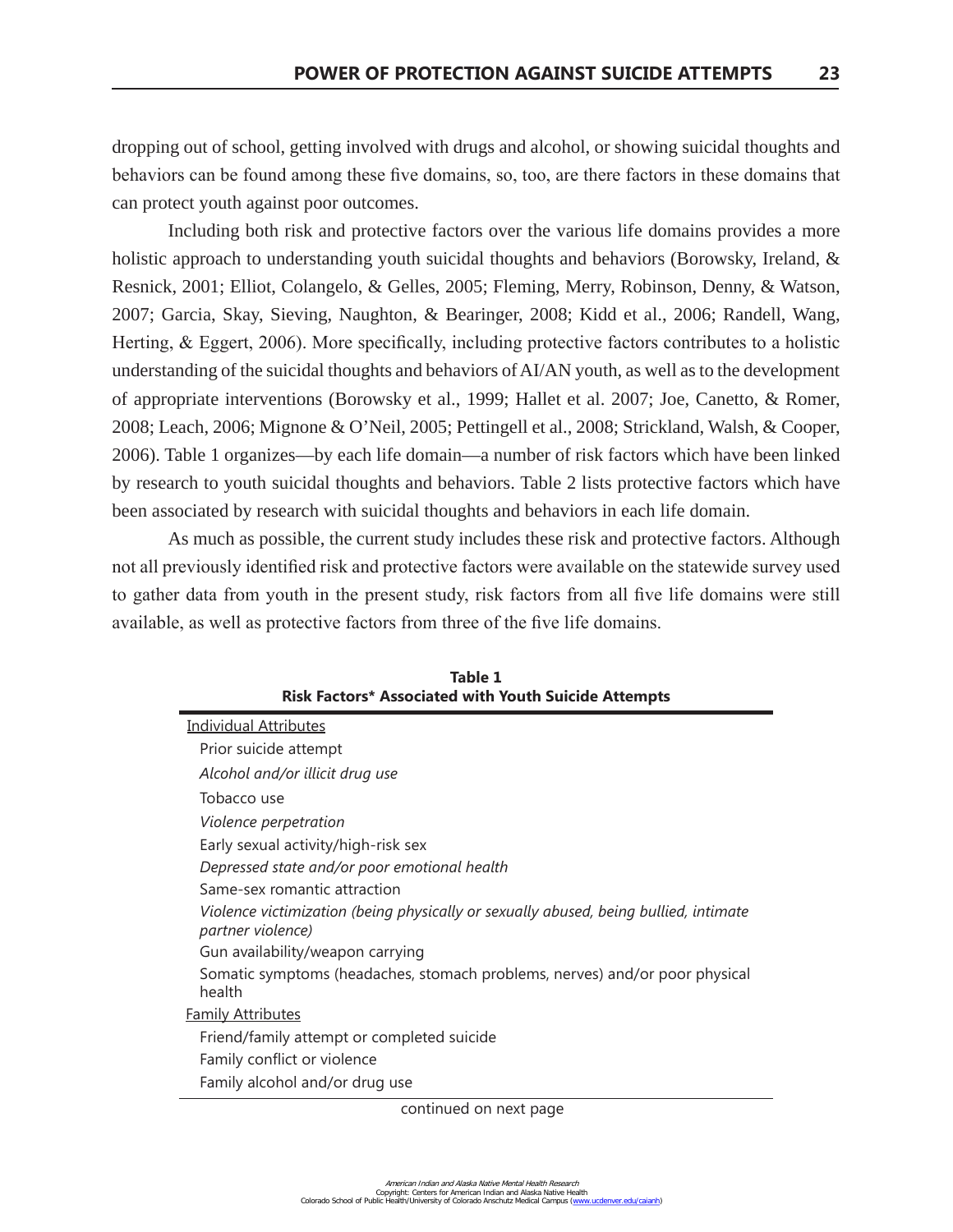| <b>Risk Factors* Associated with Youth Suicide Attempts</b> |  |  |  |  |  |
|-------------------------------------------------------------|--|--|--|--|--|
| Peer Attributes                                             |  |  |  |  |  |
| Lack of friends                                             |  |  |  |  |  |
| Gang involvement                                            |  |  |  |  |  |
| <b>School Attributes</b>                                    |  |  |  |  |  |
| Academic problems                                           |  |  |  |  |  |
| <b>Community Attributes</b>                                 |  |  |  |  |  |
| Living in an impoverished neighborhood                      |  |  |  |  |  |

**Table 1, Continued**

\* Factors used in the current study are italicized; not all risk factors used in this study are on the list (e.g., living in a neighborhood characterized by crime)

|                                                                    | Table 2 |  |  |
|--------------------------------------------------------------------|---------|--|--|
| Protective Factors* Associated with Reduced Youth Suicide Attempts |         |  |  |

| <b>Individual Attributes</b>                                                       |
|------------------------------------------------------------------------------------|
| Individual resilience (self-esteem, self-efficacy, etc.)                           |
| Life satisfaction                                                                  |
| Abstaining from sexual activity                                                    |
| Positive mood/emotional health                                                     |
| Religious identity                                                                 |
| <b>Family Attributes</b>                                                           |
| Family support for school                                                          |
| Family - general satisfaction with family support/connectedness and/or "mattering" |
| Parental prosocial norms                                                           |
| Able to discuss problems with friends or family                                    |
| Peer Attributes                                                                    |
| Peer social support                                                                |
| <b>School Attributes</b>                                                           |
| Academic achievement                                                               |
| School connectedness                                                               |
| Having caring teachers                                                             |
| <b>Community Attributes</b>                                                        |
| Connectedness to community                                                         |
| Cultural continuity                                                                |

\* Factors used in the current study are italicized; not all protective factors used in this study are on the list (e.g., eating breakfast)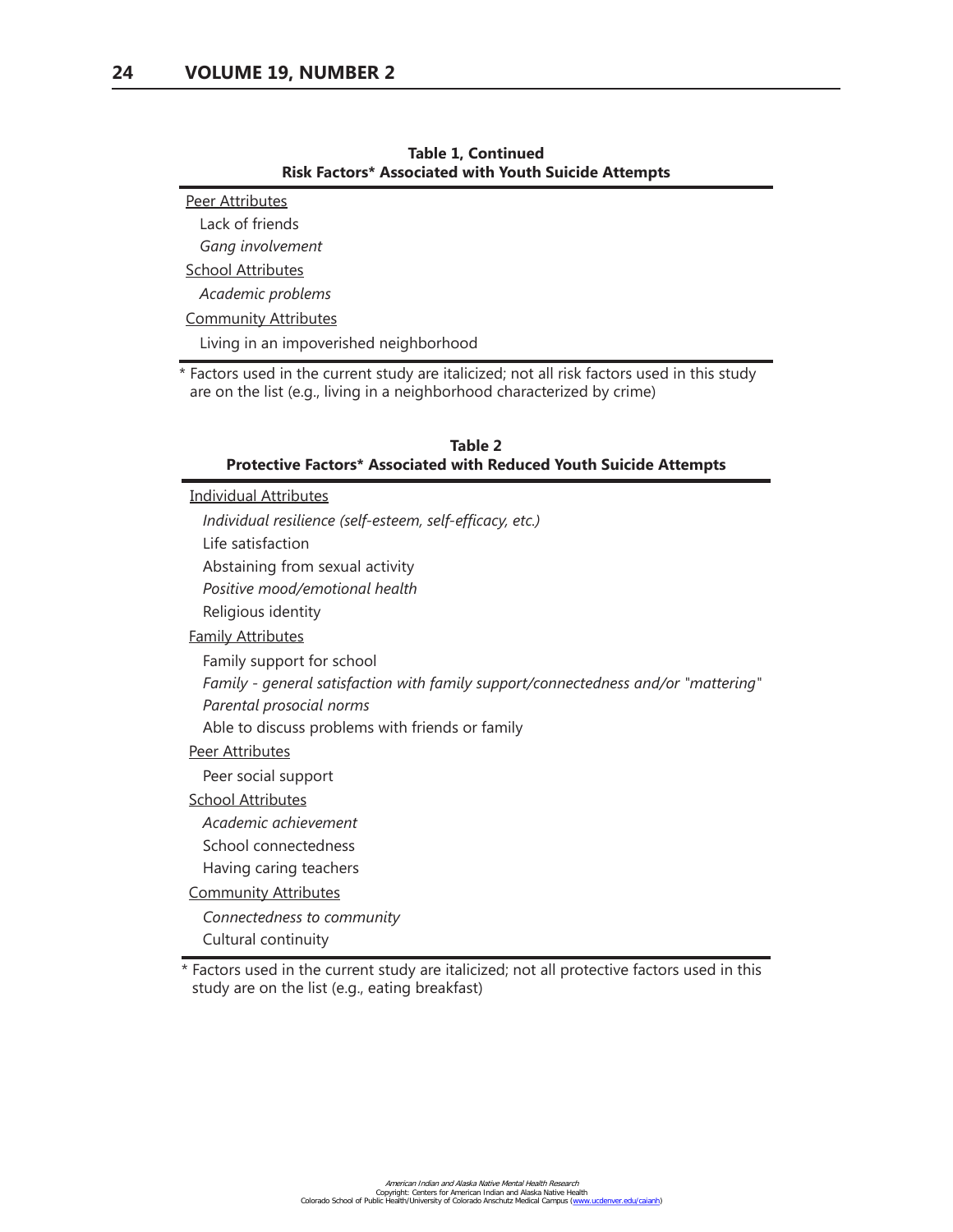# **Contributions of this Study**

Building upon the ecological model that incorporates risk and protective factors for youth suicide identified above, this study differs from previous research in three ways: 1) It looks at data from a statewide survey of the general youth population rather than in specifically AI/AN schools or areas where Native peoples are concentrated, 2) The statewide survey data allow us to compare AI/AN youth with non-Native youth to see if variables act and interact differently for these two groups, and 3) Analytical contributions that arise from the desire to provide staff and volunteers working with AI/AN youth (and, likely, all youth) can give useful information about identifying and intervening with youth who may be at risk for suicide attempts.

# *The General Population Approach*

While much of the literature that deals with the relationship between risk and protective factors and AI/AN youth suicide is based upon youth in reservation schools (Shaughnessy et al., 2004; Borowsky et al., 1999; Grossman, Milligan, & Deyo, 1991; LaFromboise & Hayes, 2008; Manson et al., 1989; Novins et al., 1999) or in urban schools that have high concentrations of AI/ AN youth (Pettingell et al., 2008), our study examines data from youth across the state of Oregon. This difference allows us to observe a potentially different group of AI/AN youth: Because no tribal/Bureau of Indian Affairs (BIA) schools are in this sample, these data are for AI/AN youth who are interspersed with the population at large, and who, therefore, may be more representative of AI/AN youth across the U.S. than those in studies focusing on tribal/BIA school populations.<sup>3</sup>

### *Analytical Contributions*

This study sought to build upon the analytical techniques found in previous research in several ways. First, previous research has looked at the impact of individual risk factors (e.g., Miller & Taylor, 2005) or cumulative risk (e.g., Shaughnessy et al., 2004). Analysis for the current study, using 24 risk factors, calculates risk *thresholds* to understand how many risk factors a youth must have before becoming statistically more likely to attempt suicide. This intuitive and practical way to understand how cumulative risk works results in actionable steps that staff and providers can use in working with youth.

Second, similar analyses for the protective factors were included in the study. A protection threshold was calculated to understand how many protective factors youth had before they became significantly less likely to report attempting suicide. It does not appear that this calculation has previously been done with respect to youth suicidal ideation. Therefore, this study provides userfriendly and potentially useful screening information for practitioners.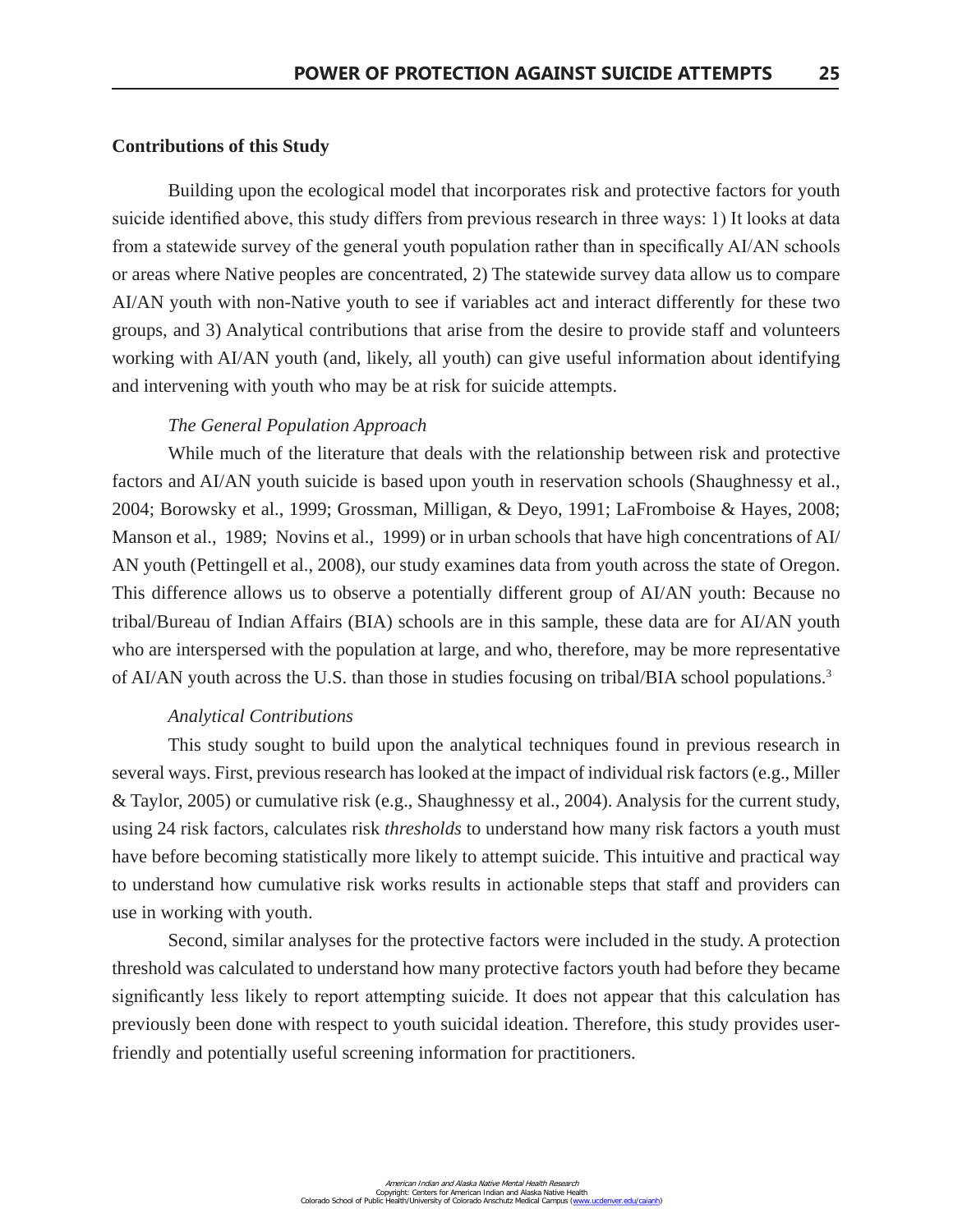Third, this study looks at the effects of both risk and protective factors in combination. Previous studies (Borowsky et al., 1999; Pettingell et al., 2008) found that adding at least one protective factor to existing risk factors reduced the likelihood of a past suicide attempt. By conducting a similar analysis with more risk and protective factors than either of the earlier studies with AI/AN youth, this study is able to expand the scope of how risk and protective factors work together and compare the different variations of risk and protection for both AI/AN and non-AI/ AN youth reporting a suicide attempt.

# *AI/AN and Non-AI/AN Youth Comparison*

Given the concern about high rates of suicidal thoughts and behaviors among Native youth, it is not surprising that there are a host of studies focusing solely upon this group. On the other hand, it is important to learn whether risk and protective factors are different for AI/AN and non-AI/AN youth, and/or whether the relationship between risk and protective factors is different for AI/AN and non-AI/AN youth. For a state like Oregon (and many others) where AI/AN youth are as likely to be interspersed in the general population in both urban or rural areas as they are to live in predominantly tribal communities, it is important to provide specific information about working with AI/AN youth to professionals who do not have training with this population.

Of all the research that explores risk and protective factors for suicide for AI/AN youth, no prior studies develop specific models for both AI/AN and non-AI/AN youth. In fact, many studies leave Native youth out altogether, or lump them into an "other" category with culturally and ethnically different groups (e.g., Eaton et al., 2008; Gutierrez, Rodriguez, & Garcia, 2001). AI/AN researchers have been calling for more studies to demonstrate that the same risk and protective factors are, in fact, common to both Native and non-Native youth (Joe et al., 2008). By using a statewide sample of youth, this study is able to examine whether risk and protective factors work separately (and together) in the same way or differently for both AI/AN and non-AI/AN youth.

#### **Methods**

This study analyzed Oregon Healthy Teens (OHT) Survey data, which were obtained from the Center for Health Statistics in the Public Health Division of Oregon's Department of Human Services. The OHT Survey is an anonymous, voluntary, school-based survey conducted annually among 8<sup>th</sup> and 11<sup>th</sup> graders statewide that is used to monitor the health and well-being of Oregon youth. Although the survey is predominantly administered to  $8<sup>th</sup>$  and  $11<sup>th</sup>$  graders, there were students in the sample who reported being in grades 9, 10, and 12. These additional grades appear when schools volunteer to survey students in those grades and when OHT collaborates with the CDC on the Youth Risk Behavior Survey, which requires participation from a subsample of students in grades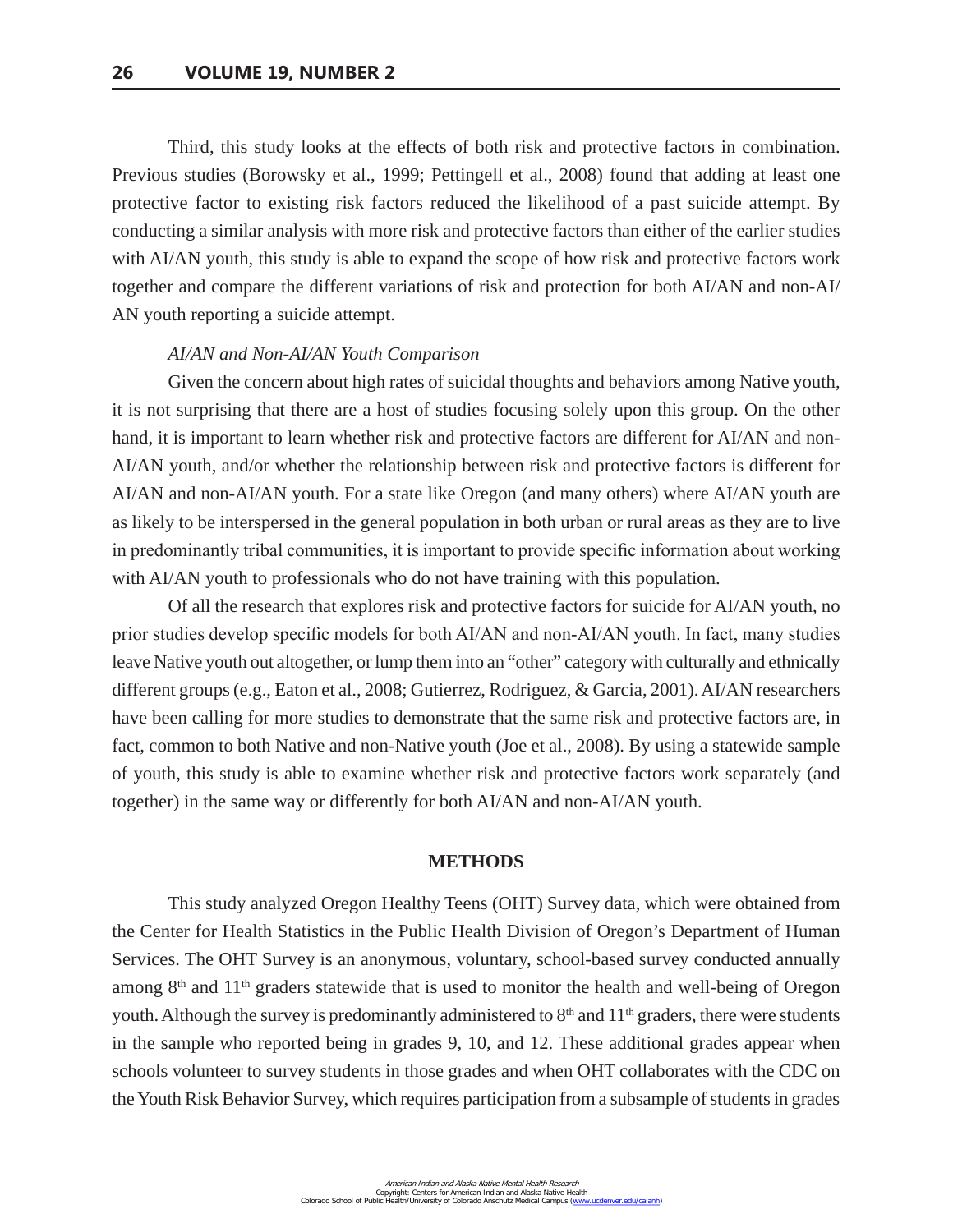8 through 12 in even-numbered years.<sup>4</sup> Depending on the year, the topics covered on the OHT Survey include tobacco, alcohol, and other drug use; access to tobacco and alcohol; violence-related behaviors; diet and exercise; extracurricular activities; sexual activity and HIV/AIDS knowledge; and individual, peer, community, and family influences on risk behaviors.

# **Selecting Risk and Protective Factors**

The research team reviewed all items on the 2006 OHT Survey and identified 132 variables (from a pool of over 200) for initial consideration based on a priori knowledge of risk and protective factors associated with suicide attempts.

Correlations were calculated between all 132 initial variables and reported suicide attempts, and the 62 variables with correlations having an absolute value of .15 or greater (i.e., that accounted for approximately 2% of the variation in reported suicide attempts) were selected for further analyses. Of the 62 variables selected, 41 were combined to create eight scales and the remaining 21 were used as single-item indicators (resulting in 24 risk factors and 5 protective factors). Appendix A lists all items from the OHT Survey comprising the final set of risk and protective factors, including the 41 items that became scales. Appendix B provides the details for scale creation.

In the literature on risk and protective factors, it is often the case that risk factors are the opposite of protective factors or vice versa. In this study, the authors used caution when selecting the risk and protective factors and did not "double-dip": For example, good grades were not used as a protective factor at the same time that bad grades were used as a risk factor; good grades were used strictly as a protective factor and did not have an associated risk factor. The only potential conflicts might be general health (good/excellent) and general mental health (bad). However, these were considered different enough constructs to be used separately. While this usage is not ideal, the authors did try to make the best use of the data available.

### **Creating a Risk and Protective Factor Checklist from OHT Data**

Risk and protective factor assessments are typically checklists with each factor being a dichotomous variable (yes/no); cumulative scores are computed by summing the number of indicated risk or protective factors. Ten of the original indicators of risk/protection from the OHT Survey were dichotomous, and the remaining 19 indicators were measured on an interval scale.<sup>5</sup> The final set of 24 risk and 5 protective factors cover four of the five life domains identified by Catalano and Hawkins (1996): individual (e.g., emotional health, physical abuse), family (e.g., parents approve of substance use), peer (e.g., extent to which friends are involved in problem behavior), and community (e.g., crime and safety in one's neighborhood).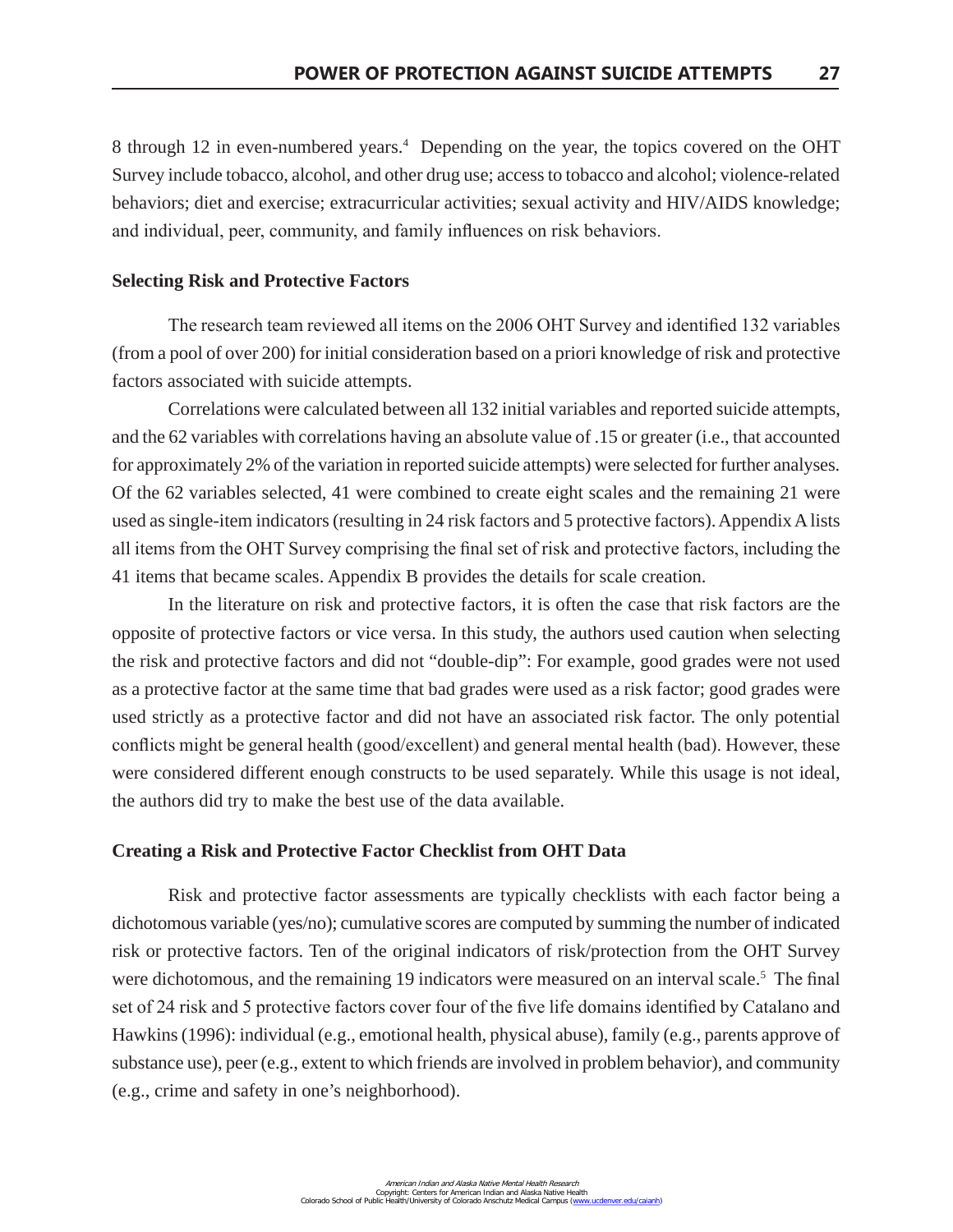# **Results**

# **Description of Participants**

The current study focuses on a subset of youth having complete data on the 24 risk and 5 protective factors of interest and the outcome variable, whether or not the youth attempted suicide in last 12 months ( $n = 11,154$ ). As shown in Table 3, just over half of the participants (56%) were male. The average age was 15 years (range,  $12{\text -}18$  years;  $SD = 1.56$ ), with most youth attending either 8<sup>th</sup> or 11<sup>th</sup> grade. The majority of youth were White, and the largest racial group was Hispanic/ Latino, mirroring Oregon's population overall (U.S. Census Bureau, 2008-2010). For this study, racial groups were collapsed into AI/AN status, in which 5% self-identified as AI/AN and 95% were non-AI/AN. Youth were included in the AI/AN group even if they also selected other racial or ethnic identities, a practice mirrored in the 2010 Census (U.S. Census Bureau, 2012). Oregon's most recent 3-year estimate for the AI/AN population, alone or in combination with other racial/ethnic categories, is 3% ±3% (U.S. Census, 2008-2010). Most youth (95%) identified as heterosexual.<sup>6</sup>

| Table 3<br><b>Survey Respondent Demographic Characteristics</b> |                                        |                                                                                                  |  |  |  |  |
|-----------------------------------------------------------------|----------------------------------------|--------------------------------------------------------------------------------------------------|--|--|--|--|
| <b>Characteristic</b>                                           | <b>Percentage</b><br>(Number of Youth) | <b>Reported Suicide</b><br><b>Attempt in Past Year</b><br><b>Percentage</b><br>(Number of Youth) |  |  |  |  |
| Gender                                                          |                                        |                                                                                                  |  |  |  |  |
| Male                                                            | 56.0% (6,251)                          | $2.9\%$ (141)                                                                                    |  |  |  |  |
| Female                                                          | 44.0% (4,903)                          | $7.8\%$ <sup>1</sup> (487)                                                                       |  |  |  |  |
| Ethnicity                                                       |                                        |                                                                                                  |  |  |  |  |
| White                                                           | 77.4% (8,695)                          | 5.3% (457)                                                                                       |  |  |  |  |
| Hispanic/Latino                                                 | 8.8% (979)                             | $5.0\%$ (49)                                                                                     |  |  |  |  |
| American Indian/Alaska Native <sup>2</sup>                      | 4.5% (503)                             | $10.5\%$ <sup>1</sup> (53)                                                                       |  |  |  |  |
| Multiethnic                                                     | 3.7% (409)                             | $8.6\%$ (35)                                                                                     |  |  |  |  |
| Asian                                                           | 3.2% (362)                             | 4.4% (16)                                                                                        |  |  |  |  |
| African American                                                | 1.4% (158)                             | $5.7\%$ (9)                                                                                      |  |  |  |  |
| Pacific Islander/Native Hawaiian                                | $0.9\%$ (98)                           | $9.2\%$ (9)                                                                                      |  |  |  |  |
| Grade                                                           |                                        |                                                                                                  |  |  |  |  |
| 8 <sup>th</sup>                                                 | 46.9% (5,227)                          | 6.6% (345)                                                                                       |  |  |  |  |
| <b>gth</b>                                                      | $0.5\%$ (60)                           | $5.0\%$ (3)                                                                                      |  |  |  |  |
| 10 <sup>th</sup>                                                | $0.9\%$ (95)                           | $7.4\%$ $(7)$                                                                                    |  |  |  |  |
| 11 <sup>th</sup>                                                | 51.1% (5,700)                          | 4.8% (272)                                                                                       |  |  |  |  |
| 12 <sup>th</sup>                                                | $0.6\%$ (72)                           | $1.4\%$ $(1)$                                                                                    |  |  |  |  |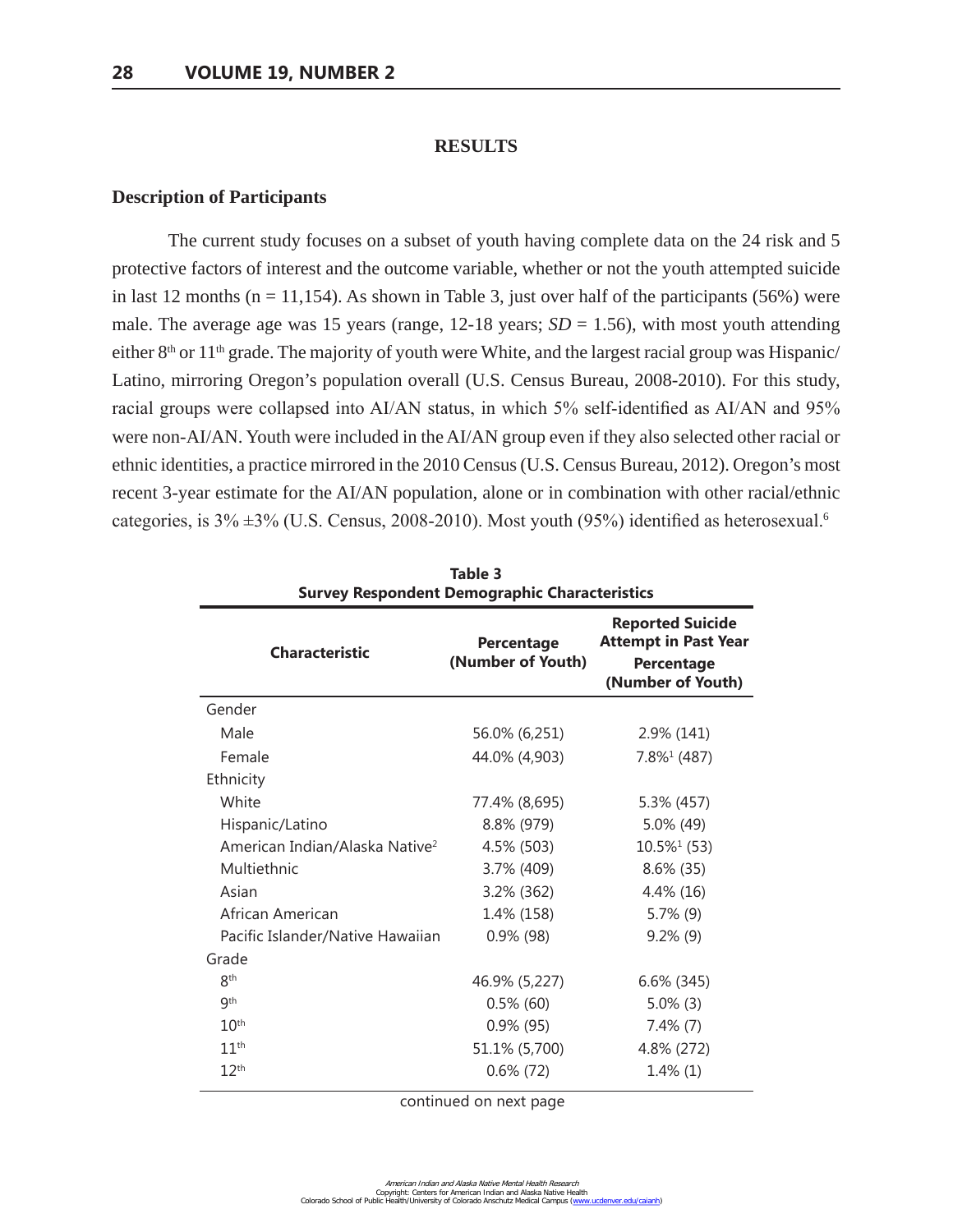| <b>Characteristic</b>                        | Percentage<br>(Number of Youth) | <b>Reported Suicide</b><br><b>Attempt in Past Year</b><br>Percentage<br>(Number of Youth) |
|----------------------------------------------|---------------------------------|-------------------------------------------------------------------------------------------|
| Sexual Identity ( $n = 5,260$ ) <sup>3</sup> |                                 |                                                                                           |
| Heterosexual                                 | 94.8% (5,590)                   | $3.9\%$ (220)                                                                             |
| Gay, lesbian, bisexual,<br>unknown           | 5.2% (304)                      | $20.7\%$ <sup>1</sup> (63)                                                                |

**Table 3, Continued Participant Demographic Characteristics**

<sup>1</sup> Group with significantly higher proportion of suicide attempts

2 The American Indian/Alaska Native category includes multiethnic youth

 $3$  The item asking about sexual identity has a smaller n because it is on the  $11<sup>th</sup>$ grade survey only

#### **Prevalence of Suicide Attempts**

In this sample of youth,  $5.6\%$  (n = 628) reported attempting suicide at least once in the past 12 months. This percentage is slightly lower than that for the 2006 sample as a whole  $(N = 25.997)$ , in which 6.2% ( $n = 1,606$ ) reported attempting suicide in the past 12 months, and it is lower than the national percentage (6.9%) of youth reporting a suicide attempt during the past 12 months in 2007 (Eaton et al., 2008).

Reported suicide attempts in the past 12 months differed significantly according to gender, AI/AN status, and sexual identity. As shown in Table 3, the following subgroups of youth were more likely to have reported a suicide attempt: girls  $(X^2 = 124.93, p < .001)$ , AI/AN youth (compared to all other youth,  $X^2 = 23.87$ ,  $p < .001$ ), and sexual minority youth ( $X^2 = 177.78$ ,  $p < .001$ ). Both AI/ AN and non-AI/AN girls were more likely to have reported a suicide attempt than boys, but the difference was statistically significant for non-AI/AN youth only (AI/AN: 12.4%,  $n = 36$  for girls vs. 8.0%,  $n = 17$  for boys,  $X^2 = 2.47$ , ns; non-AI/AN: 7.6%,  $n = 451$  for girls vs. 2.6%,  $n = 124$ for boys,  $X^2 = 124.61$ ,  $p < .001$ ). There was also a small effect for age, such that younger students tended to report at least one suicide attempt in the past 12 months,  $F(1, 11,099) = 12.31$ ,  $p < .001$ .

#### **Strongest Predictors of Suicide Attempts**

All 29 predictors (24 risk and 5 protective) included for analysis were significantly related (correlations > .15) to the likelihood of a reported suicide attempt. To determine which risk and protective factors were *most strongly* related to reported suicide attempts, a stepwise logistical regression was calculated (separately for AI/AN and non-AI/AN youth) using the forward conditional variable entry method. This method enters variables into the model based on the significance of the score statistic, and removes variables based on whether model fit would change significantly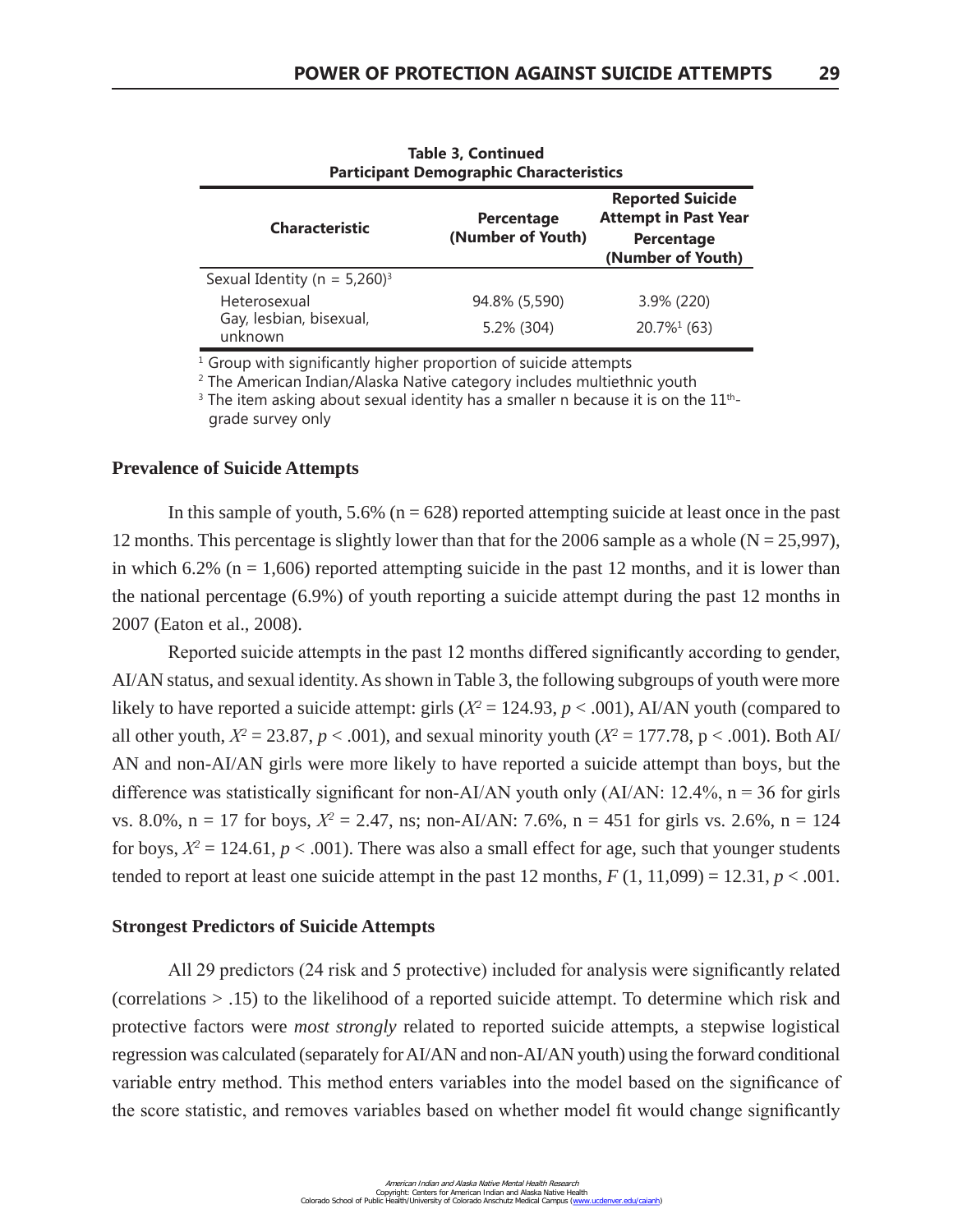if the variable were removed. This type of modeling is a data-driven approach to determining the strongest unique predictors of an outcome based on the available predictors. Due to large sample size differences, the entry criteria for AI/AN youth was  $p < .05$ , and for non-AI/AN youth was  $p <$ .001. The first step of the model contained gender and grade as covariates.

 In Table 4, the risk and protective factors are sorted from largest to smallest odds ratio for AI/AN and non-AI/AN youth. For AI/AN youth, the five strongest predictors of reported suicide attempts were:

- 1. Feeling so sad or hopeless in the last 2 weeks that you stopped participating in usual activities,
- 2. Having an emotional condition such as anxiety or depression,
- 3. Not eating breakfast 7 out of the last 7 days,
- 4. Ever being intentionally hit or physically hurt by an adult, and
- 5. Ever having had sexual contact with an adult.

For non-AI/AN youth, the five strongest predictors of reported suicide attempts were:

- 1. Scoring 2.6 or higher on Beck Depression Inventory (Beck & Steer, 1984; see Appendix B for scoring information),
- 2. Feeling so sad or hopeless in the last two weeks that you stopped participating in usual activities,
- 3. Being physically forced to have sexual intercourse when you did not want to,
- 4. Attacking someone with the intent to seriously injure them in the past 12 months, and
- 5. Having an emotional condition such as anxiety or depression.

**Table 4 Stepwise Logistic Regression Model of Risk and Protective Factors Uniquely Related to Reported Suicide Attempts by AI/AN Status**

| <b>AI/AN Youth</b>                  |             |                             |                                                               | <b>Non-AI/AN Youth</b>                              |         |                             |                                                                      |
|-------------------------------------|-------------|-----------------------------|---------------------------------------------------------------|-----------------------------------------------------|---------|-----------------------------|----------------------------------------------------------------------|
| Predictor*                          | $\mathbf b$ | <b>Odds</b><br><b>Ratio</b> | 95%<br>Confidence<br><b>Interval for</b><br><b>Odds Ratio</b> | <b>Predictor</b>                                    | b       | <b>Odds</b><br><b>Ratio</b> | 95%<br><b>Confidence</b><br><b>Interval for</b><br><b>Odds Ratio</b> |
| Gender<br>$(0 = female, 1 = male)$  | 1.32        | 3.72                        |                                                               | 1.37, 10.11 $\frac{Gender}{(0 = female, 1 = male)}$ | $-0.45$ | 0.64                        | 0.50, 0.81                                                           |
| Grade                               | $-0.33$     | 0.72                        | 0.52, 0.99                                                    | Grade                                               | $-0.17$ | 0.84                        | 0.78, 0.91                                                           |
| Sad 2 or more weeks<br>in past year | 2.20        | 8.99                        |                                                               | 3.42, 23.62 Beck Depression<br>Inventory            | 1.28    | 3.61                        | 2.74, 4.76                                                           |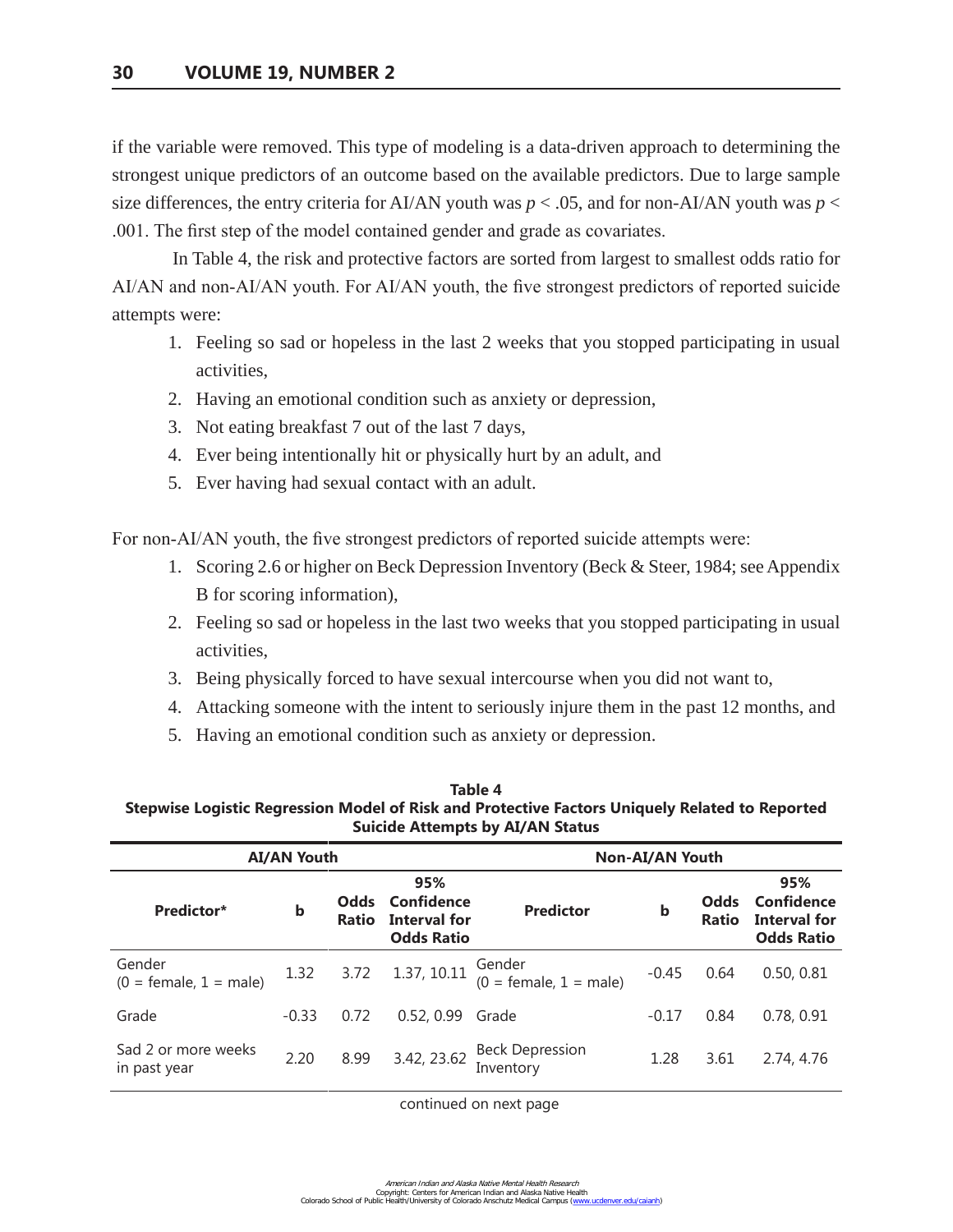| <b>AI/AN Youth</b>                                                                 |             |                             |                                                                      | Non-AI/AN Youth                                                |             |                             |                                                                      |
|------------------------------------------------------------------------------------|-------------|-----------------------------|----------------------------------------------------------------------|----------------------------------------------------------------|-------------|-----------------------------|----------------------------------------------------------------------|
| Predictor*                                                                         | $\mathbf b$ | <b>Odds</b><br><b>Ratio</b> | 95%<br><b>Confidence</b><br><b>Interval for</b><br><b>Odds Ratio</b> | <b>Predictor</b>                                               | $\mathbf b$ | <b>Odds</b><br><b>Ratio</b> | 95%<br><b>Confidence</b><br><b>Interval for</b><br><b>Odds Ratio</b> |
| Emotional condition<br>such as anxiety or<br>depresson                             | 2.01        | 8.01                        | 3.38, 18.98                                                          | Sad 2 or more weeks<br>in past year                            | 1.20        | 3.30                        | 2.63, 4.16                                                           |
| Ate breakfast 7 out of<br>past 7 days                                              | $-1.60$     | 0.20                        | 0.08, 0.52                                                           | Ever physically<br>forced to have sexual<br>intercourse        | 0.78        | 2.18                        | 1.61, 2.95                                                           |
| Ever intentionally hit or<br>physically hurt by adult                              | 1.56        | 4.75                        | 1.93, 11.69                                                          | Attacked someone in<br>past 12 months                          | 0.75        | 2.12                        | 1.65, 2.72                                                           |
| Ever had sexual<br>contact with adult                                              | 1.29        | 3.62                        | 1.45, 9.03                                                           | <b>Emotional condition</b><br>such as anxiety or<br>depression | 0.73        | 2.08                        | 1.66, 2.60                                                           |
| Did not go to school<br>because felt unsafe in<br>past 30 days                     | 1.16        | 3.19                        | 1.10, 9.28                                                           | Prescription drug use<br>in past 30 days                       | 0.73        | 2.07                        | 1.53, 2.80                                                           |
| Very good or excellent<br>physical health                                          | $-1.01$     | 0.36                        | 0.14, 0.97                                                           | Inhalant use in past 30<br>days                                | 0.67        | 2.08                        | 1.40, 2.71                                                           |
| Driving in a car after<br>self or other driver<br>drank alcohol in past<br>30 days | 0.99        | 2.68                        | 1.16, 6.17                                                           | Ever intentionally hit<br>or physically hurt by<br>adult       | 0.52        | 1.69                        | 1.37, 2.09                                                           |
|                                                                                    |             |                             |                                                                      | Harassed in past 30<br>days                                    | 0.48        | 1.62                        | 1.30, 2.02                                                           |
|                                                                                    |             |                             |                                                                      | Unmet emotional or<br>mental health needs in<br>past year      | 0.48        | 1.61                        | 1.29, 2.02                                                           |
|                                                                                    |             |                             |                                                                      | Ate breakfast 7 out of<br>past 7 days                          | $-0.47$     | 1.60                        | 0.51, 0.77                                                           |
|                                                                                    |             |                             |                                                                      | Can work out<br>problems if I try                              | $-0.39$     | 0.68                        | 0.54, 0.85                                                           |
| Model fit at final step 8                                                          |             | p < .001                    | $R^2 = .60$                                                          | Model fit at final step 12                                     |             | p < .001                    | $R^2 = .43$                                                          |

| Table 4                                                                                        |
|------------------------------------------------------------------------------------------------|
| Stepwise Logistic Regression Model of Risk and Protective Factors Uniquely Related to Reported |
| <b>Suicide Attempts by AI/AN Status</b>                                                        |

\* Risk and protective factors are sorted so that the strongest indicators are presented first. All risk and protective factors were significant at least *p* < .05 for AI/AN youth and *p* < .001 for non-AI/AN youth.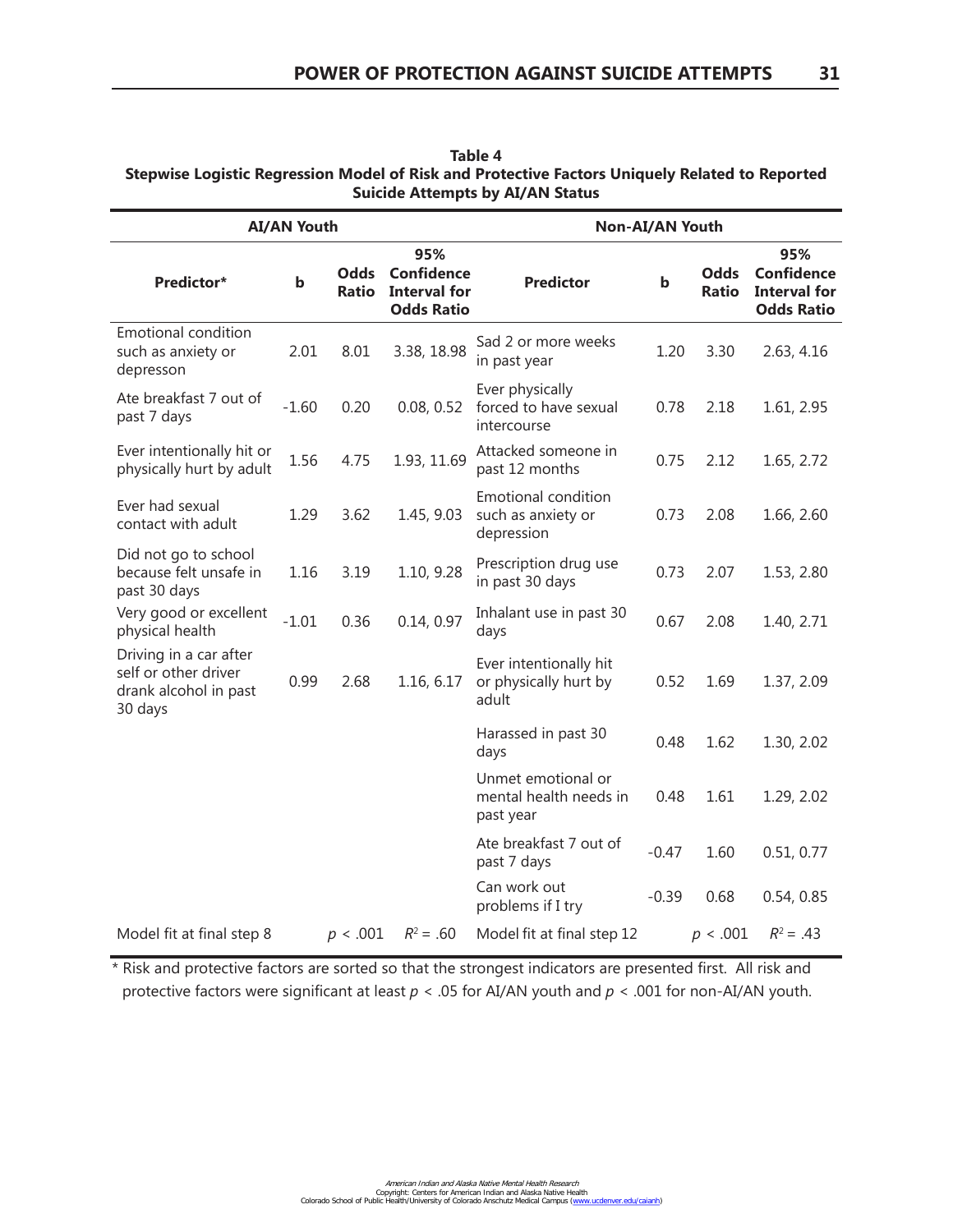Thus, depression and other types of emotional or mental health issues were strong predictors of reported suicide attempts in both groups; however, the other strong predictors for AI/AN youth had to do with the stability of and/or abuse from adults in their lives; for non-AI/AN youth, these predictors were acting-out behaviors like substance use and violence.

# **Cumulative Risk and Protection**

Cumulative risk and protection scores are commonly calculated to identify which youth are most at risk for suicide attempts. To determine the extent to which cumulative risk and protection was related to reported suicide attempts, the total number of risk factors (0 to 24) and protective factors (0 to 5) were counted for all youth in the sample. On average, youth had 4.8 ( $SD = 4.09$ ) risk factors and 3.6 (*SD* = 1.23) protective factors. The numbers of risk and protective factors were moderately correlated  $(r = -.45)$ , suggesting that having more risk factors was associated with having fewer protective factors. Although related, the moderate correlation suggests that risk and protective factors also operate independently.

It was found that youth who reported a suicide attempt in the past 12 months had a significantly higher number of risk factors,  $M = 11.6$ ,  $SD = 4.50$ ,  $n = 628$  than those who did not report an attempt, *M* = 4.4, *SD* = 3.68, n = 10,526, *t*(677.97) = -39.28, *p* < .001. Youth who reported a suicide attempt in the past 12 months also had a significantly lower number of protective factors  $(M = 2.4, SD = 1.33, n = 628)$  than those who did not report an attempt,  $M = 3.6$ ,  $SD = 1.19$ ,  $n =$ 10,526,  $t(688.02) = 22.18$ ,  $p < .001$ .

# *Does Cumulative Risk and Protection Differ According to AI/AN Status?*

On average, AI/AN youth had  $6.4$  (*SD* = 4.75, n = 503) risk factors and 3.3 (*SD* = 1.32) protective factors, whereas non-AI/AN youth had an average of 4.7 ( $SD = 4.03$ , n = 10,651) risk factors and 3.7 (*SD* = 1.23) protective factors. Both of these comparisons were statistically significant,  $t(536.71) = -8.12$ ,  $p < .001$  and  $t(543.79) = 4.62$ ,  $p < .001$ , respectively. Although there were meanlevel differences *between* groups, there was a great deal of variation *within* groups, as evidenced by the fact that both groups had the full range of very low (0) to very high (over 20) risk factors, and very low (0) to very high (5) protective factors (see Figure 1 and Figure 2).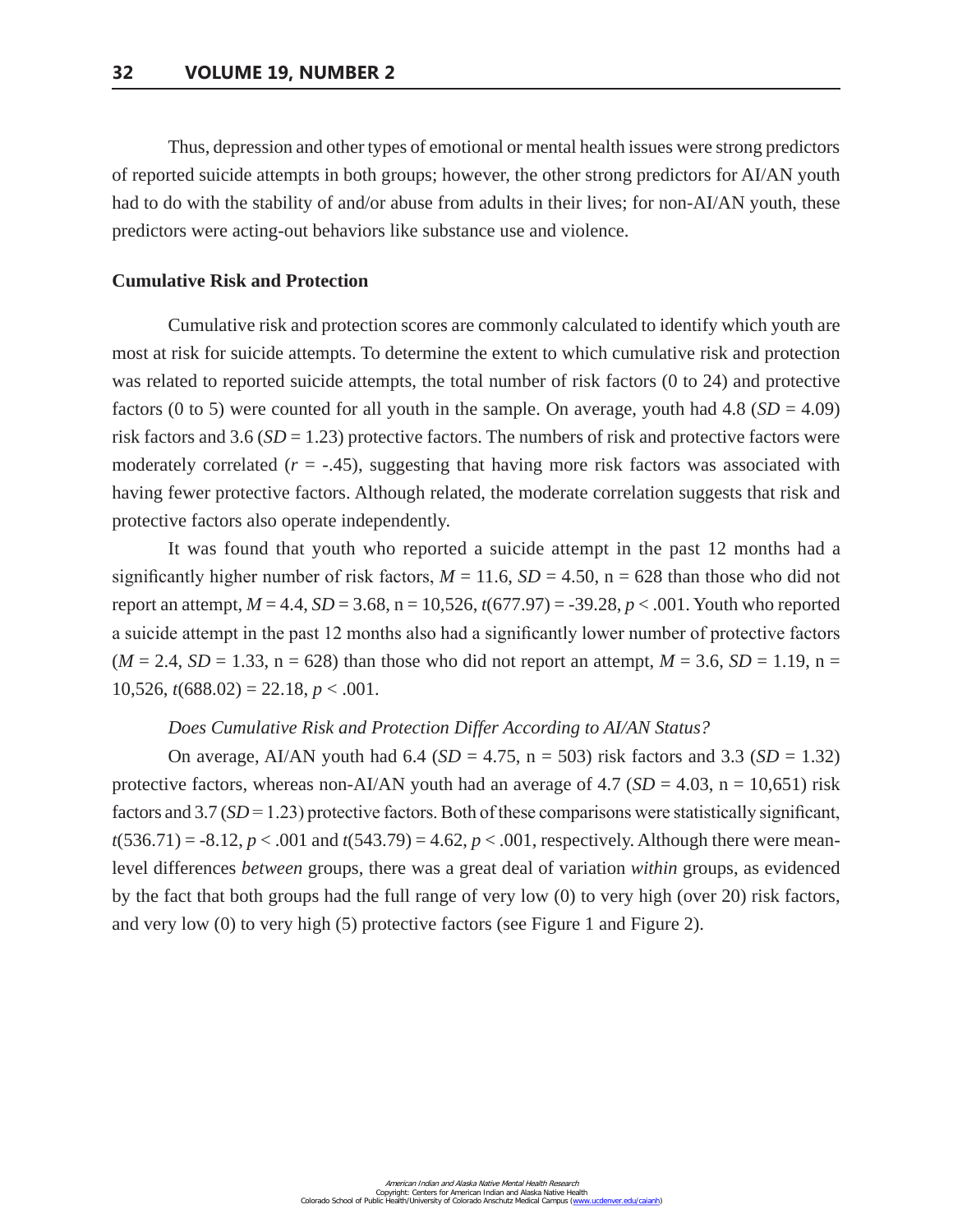

**Figure 1 Distribution of Cumulative Risk Factors among AI/AN and Non-AI/AN Youth**

**Figure 2 Distribution of Cumulative Protective Factors among AI/AN and Non-AI/AN Youth**



# **The Buffering Effect**

A logistic regression model was built to test whether cumulative risk and protection interact, such that protective factors reduce the likelihood of a suicide attempt in the presence of risk factors. In the first step of the model, AI/AN status, grade, and gender were entered as covariates, and in the second step, total number of risk and total number of protective factors were entered. The third step contained an interaction term to test whether the effect of risk on reported suicide attempts was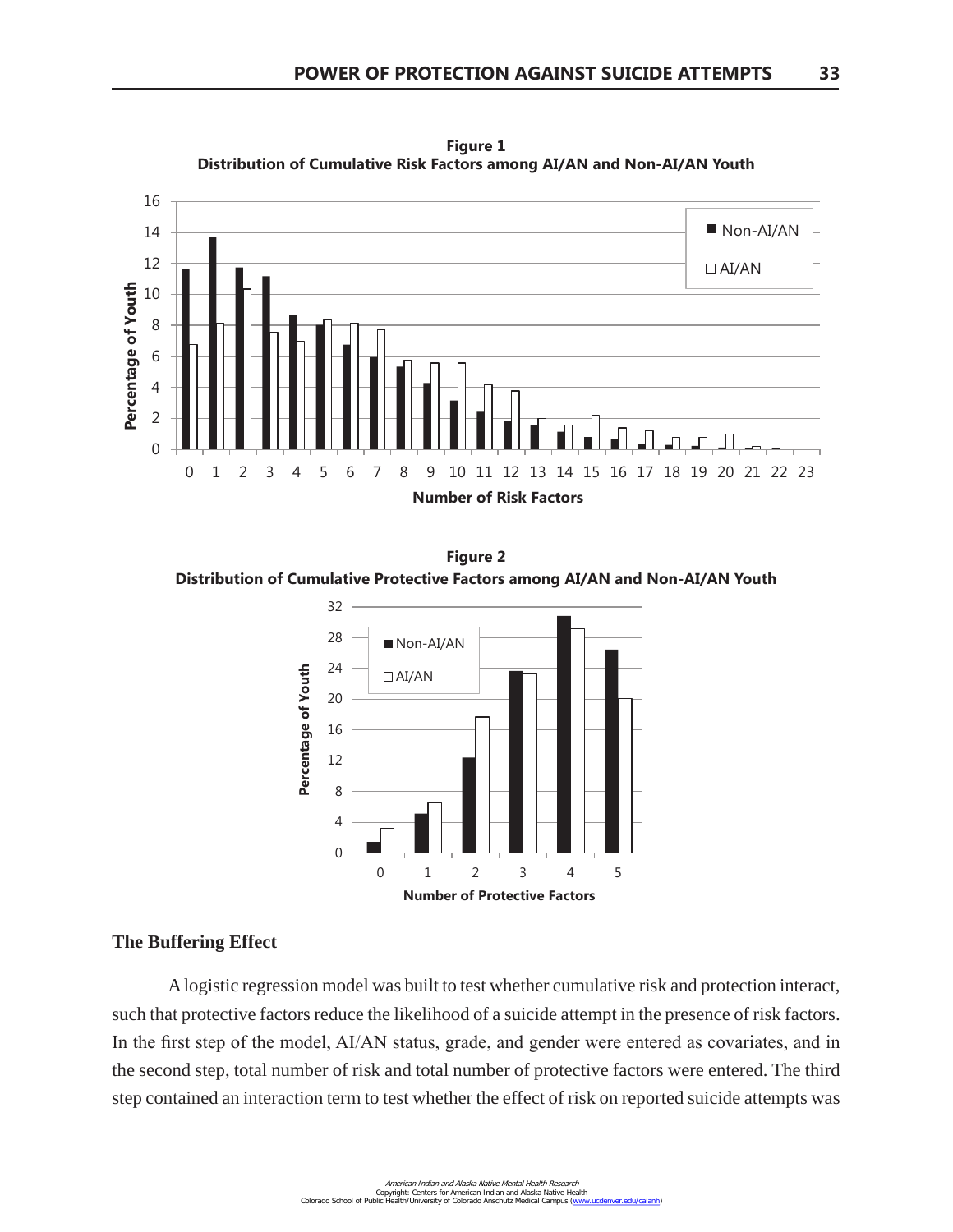moderated by protective factors (risk X protection). Cumulative risk and protection scores were centered and the interaction term was calculated by multiplying the grand mean-centered cumulative risk scores (Aiken & West, 1991). This study also tested whether the effects of risk and protection (and their interaction) were moderated by AI/AN status and found that these interactions were not statistically significant, and were, therefore, not included in the final model.

In the first step of the model (shown in Table 5), AI/AN youth, girls, and youth in earlier grades were more likely to have reported a suicide attempt. In the second and third steps of the model, AI/AN status was no longer statistically significant, suggesting that the relationship between AI/AN status and suicide attempts can be explained by level of risk and protection rather than something inherent about being Native.

| and Alma States Frequency Reported Suicide Attempts |            |                   |                                           |  |  |  |  |
|-----------------------------------------------------|------------|-------------------|-------------------------------------------|--|--|--|--|
| Predictor <sup>1</sup>                              | b          | <b>Odds Ratio</b> | 95% Confidence Interval<br>for Odds Ratio |  |  |  |  |
| Step 1: $X^2$ = 167.61, $p < .001$                  |            |                   |                                           |  |  |  |  |
| $AI/AN$ Status (1 = $AI/AN$ )                       | $0.69***$  | 2.00              | 1.48, 2.70                                |  |  |  |  |
| Gender $(1 = Male)$                                 | $-1.04***$ | 0.35              | 0.29, 0.43                                |  |  |  |  |
| Grade                                               | $-0.11***$ | 0.90              | 0.85, 0.95                                |  |  |  |  |
| Step 2: $X^2$ = 1439.01, $p < .001$                 |            |                   |                                           |  |  |  |  |
| $AI/AN$ Status (1 = $AI/AN$ )                       | 0.04       | 1.05              | 0.73, 1.50                                |  |  |  |  |
| Gender $(1 = Male)$                                 | $-0.53***$ | 0.59              | 0.47, 0.73                                |  |  |  |  |
| Grade                                               | $-0.28***$ | 0.75              | 0.71, 0.80                                |  |  |  |  |
| Total risk factors                                  | $0.32***$  | 1.38              | 1.35, 1.42                                |  |  |  |  |
| Total protective factors                            | $-0.24***$ | 0.79              | 0.73, 0.85                                |  |  |  |  |
| Step 3: $X^2 = 18.59$ , $p < .001$                  |            |                   |                                           |  |  |  |  |
| $AI/AN$ Status (1 = $AI/AN$ )                       | 0.06       | 1.06              | 0.74, 1.52                                |  |  |  |  |
| Gender $(1 = Male)$                                 | $-0.52***$ | 0.59              | 0.48, 0.73                                |  |  |  |  |
| Grade                                               | $-0.28***$ | 0.75              | 0.71, 0.80                                |  |  |  |  |
| Total risk factors                                  | $0.35***$  | 1.42              | 1.39, 1.46                                |  |  |  |  |
| Total protective factors                            | $-0.42***$ | 0.66              | 0.59, 0.74                                |  |  |  |  |
| <b>Risk X Protection</b>                            | $0.04***$  | 1.04              | 1.02, 1.05                                |  |  |  |  |

**Table 5 Logistic Regression Model of the Relationships between Risk, Protection, and AI/AN Status Predicting Reported Suicide Attempts**

<sup>1</sup> Chi-square statistics, unstandardized regression coefficients, and odds ratios taken from each step of the model

\*\*\* *p* < .001

 $* p < .05$ 

<sup>\*\*</sup>  $p < .01$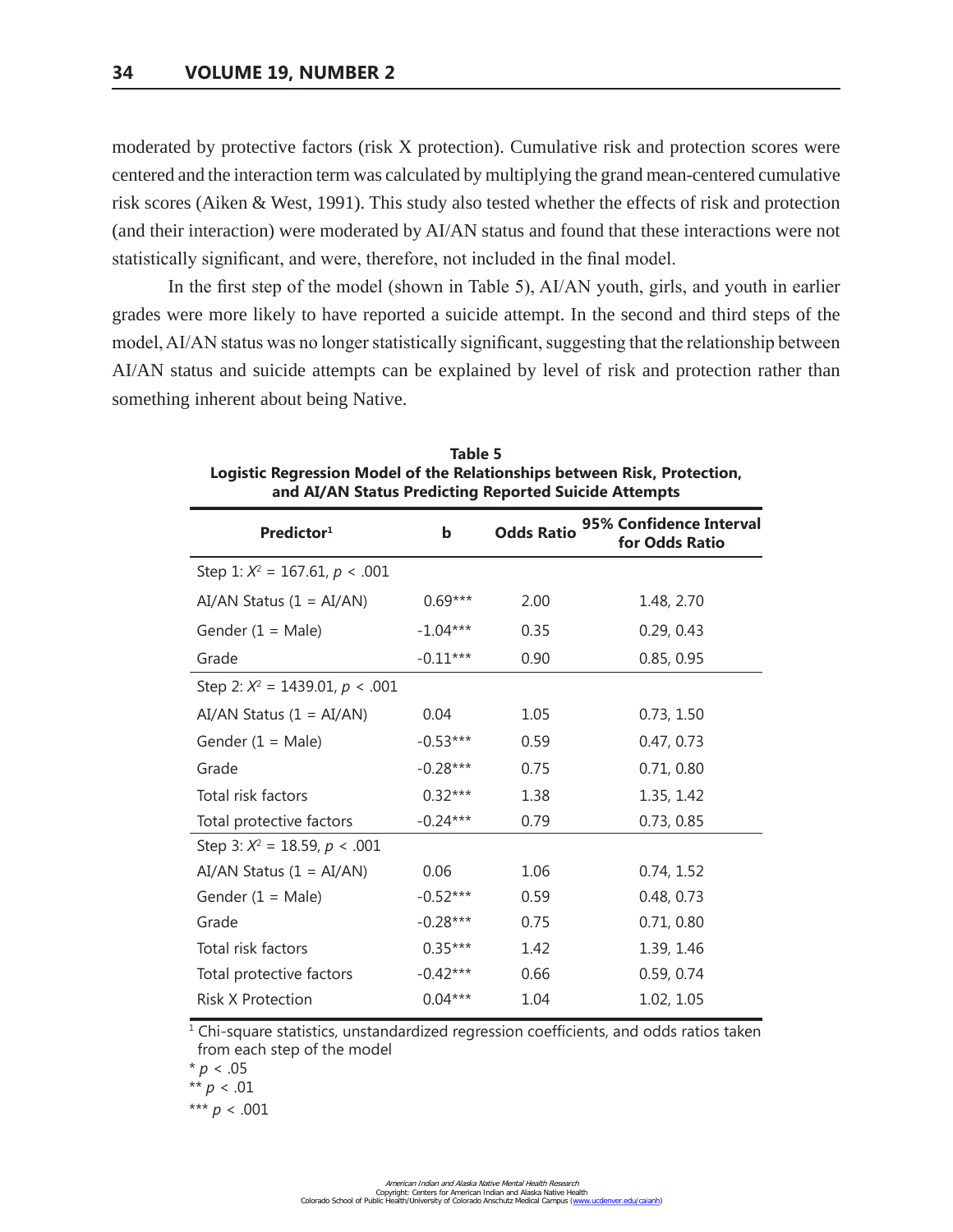Step 3 of the model indicates that the effect of risk on reported suicide attempts was moderated by total number of protective factors, as evidenced by a significant risk X protection interaction. When the interaction was graphed, a classic buffering effect emerged: When risk factors were low, having more protective factors did not have a marked effect on the relationship between risk and reported suicide attempts; however, as risk factors increased, having more protective factors was associated with a lower incidence of reported suicide attempts (see Figure 3). Thus, having more protective factors *buffered* the effect of risk factors on reported suicide attempts among those youth that were at higher risk.





Several main effects are worth noting as well. Even after accounting for all factors in the model, each additional risk factor was associated with a 42% increase, and each additional protective factor was associated with a 38% decrease, in the odds of reporting a suicide attempt compared to not reporting a suicide attempt. Additionally, the odds of having reported a suicide attempt decreased by 41% for boys compared to girls,<sup>7</sup> and 25% for each increase in grade (e.g.,  $8<sup>th</sup>$  to  $9<sup>th</sup>$  grade). As previously mentioned, AI/AN status was not related to reported suicide attempts after controlling for gender and cumulative risk and protective factors.

# **Thresholds for Cumulative Risk and Protection**

By establishing cumulative risk and protection thresholds, it may be possible to determine how many risk factors youth must have before they are statistically *more* likely to report attempting suicide, and how many protective factors must youth have before they are statistically *less* likely to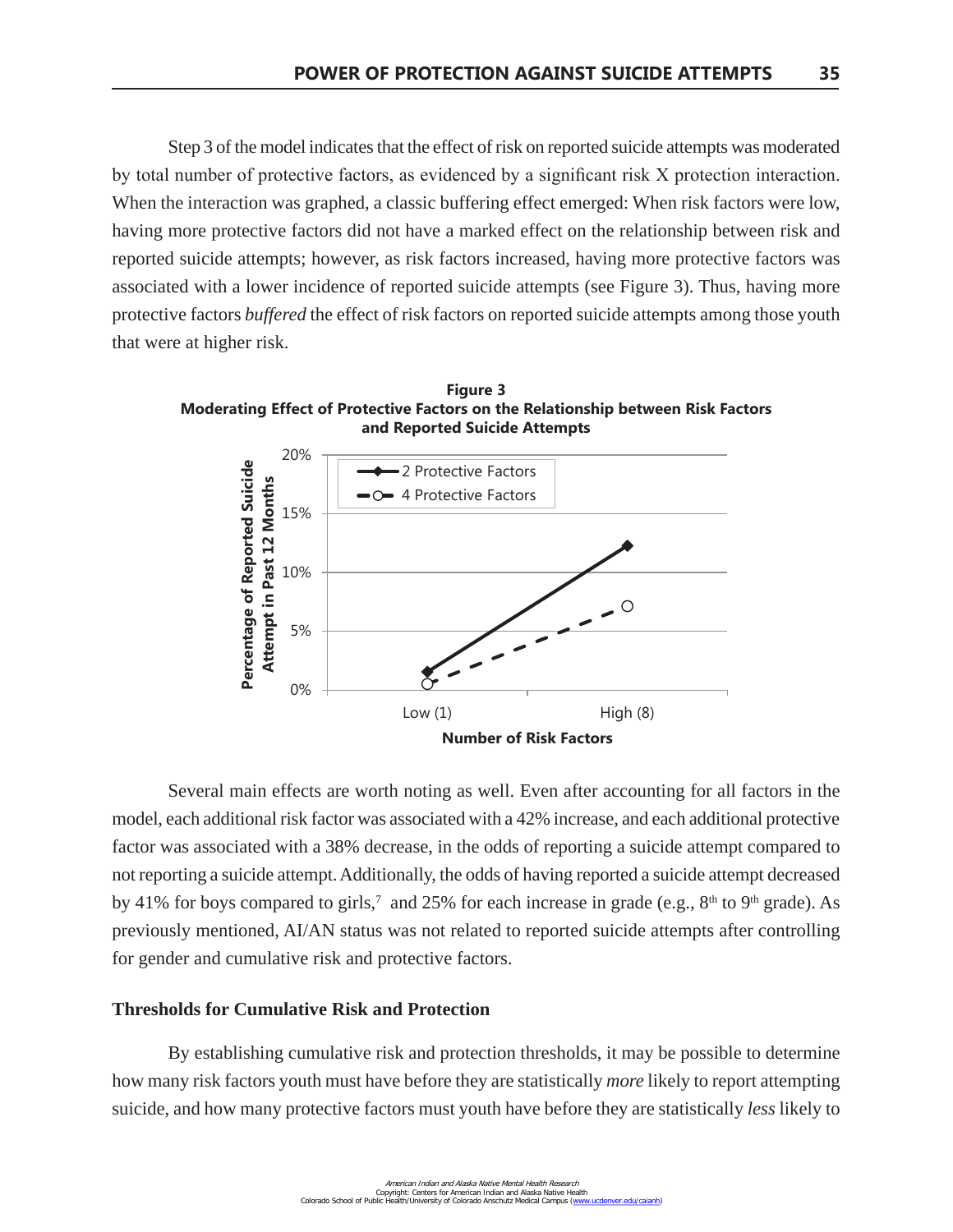report attempting suicide. First, the proportion of students who reported a suicide attempt at each level of risk (0-24) and each level of protection (0-5) was graphed. Figure 4 shows that the likelihood of reporting a suicide attempt increases as the number of risk factors increase, especially after the risk factor count exceeds 10 for AI/AN youth and 8 for non-AI/AN youth. Figure 5 illustrates that the likelihood of reporting a suicide attempt decreases as the number of protective factors increase, and does so more dramatically for non-AI/AN youth.

**Figure 4 Proportion of Youth with Reported Suicide Attempt According to Cumulative Number of Risk Factors by AI/AN Status**



**Number of Risk Factors**

**Figure 5 Proportion of Youth with Reported Suicide Attempt According to Cumulative Number of Protective Factors by AI/AN Status**

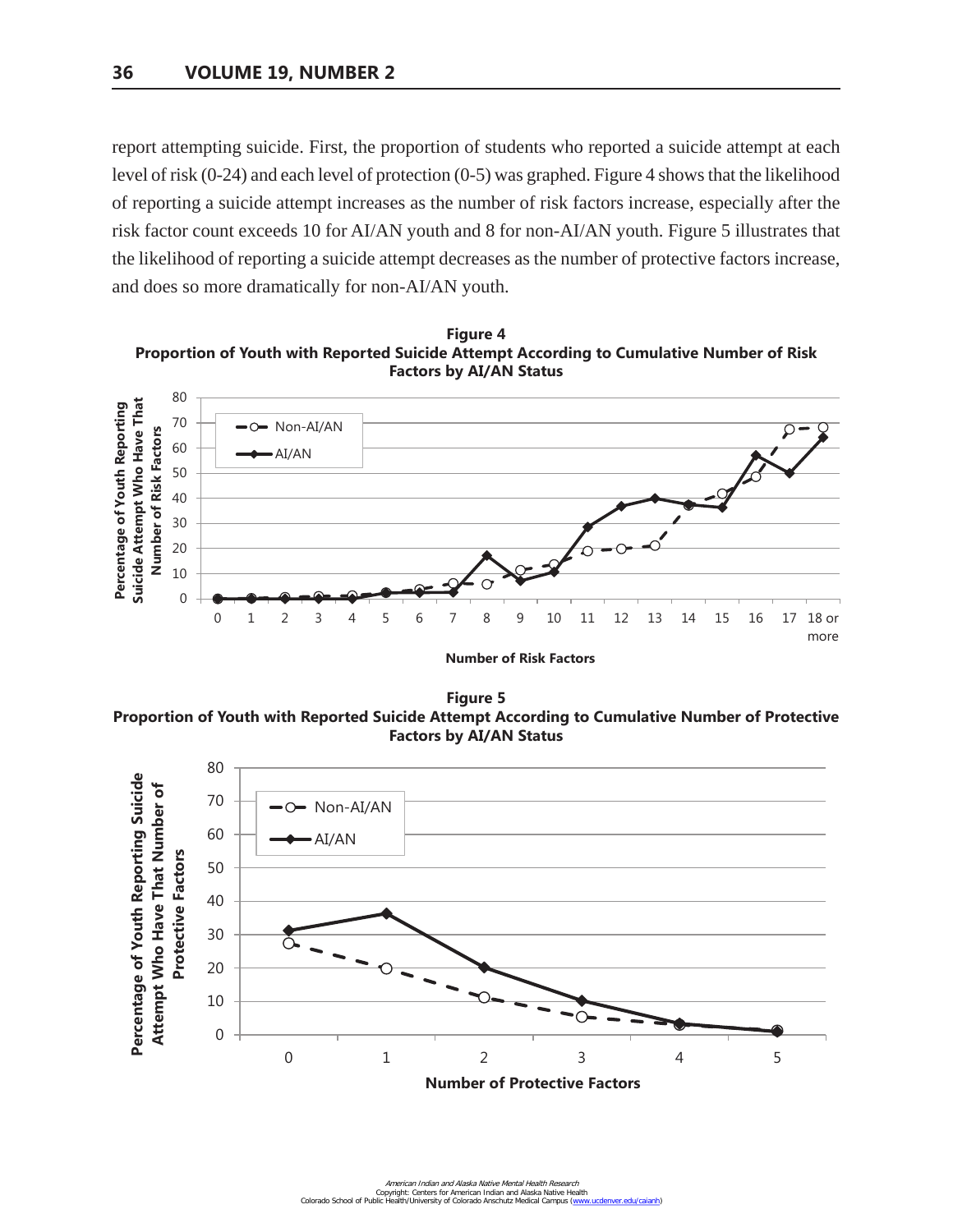Second, contingency tables (total risk factors X suicide attempt and total protective factors X suicide attempt) were examined separately for AI/AN and non-AI/AN youth. *Risk threshold* was defined as the number of risk factors for which significantly more youth than expected reported a suicide attempt in the past 12 months (as indicated by a standardized adjusted residual greater than 1.96). Similarly, the *protection threshold* is the number of protective factors for which significantly fewer youth than expected reported a suicide attempt in the past 12 months. Table 6 indicates that, although the protection threshold for both AI/AN and non-AI/AN youth was 4, the two groups differed on their risk threshold: 11 for AI/AN youth and 9 for non-AI/AN youth. Thus, it takes two additional risk factors before AI/AN youth are statistically more likely to report attempting suicide than are non-AI/AN youth.

| Table 6<br>Thresholds for Risk and Protective Factors Predicting Reported Suicide Attempts |                                 |           |                                                         |                                      |                                                 |  |  |
|--------------------------------------------------------------------------------------------|---------------------------------|-----------|---------------------------------------------------------|--------------------------------------|-------------------------------------------------|--|--|
| <b>Group</b>                                                                               | <b>Threshold</b><br><b>Type</b> | Threshold | <b>Youth At or Above</b><br><b>Threshold</b><br>$%$ (n) | True Positives <sup>1</sup><br>% (n) | <b>False</b><br>Negatives <sup>2</sup><br>% (n) |  |  |
|                                                                                            | <b>Risk</b>                     | 11        | 19.1% (96)                                              | 41.7% (40)                           | $3.2\%$ (13)                                    |  |  |
| AI/AN                                                                                      | Protection                      | 4         | 49.3% (248)                                             | 18.4% (47)                           | $2.4\%$ (6)                                     |  |  |
|                                                                                            | <b>Risk</b>                     | 9         | 17.0% (1812)                                            | 23.3% (420)                          | 1.8% (155)                                      |  |  |
| Non-AI/AN                                                                                  | Protection                      | 4         | 57.3% (6104)                                            | $9.6\%$ (437)                        | 2.3% (138)                                      |  |  |

1 True Positives = Youth who scored *at or above the risk* threshold, or *below the protection*  threshold, who reported a suicide attempt in the past 12 months

2 False Negatives = Youth who scored *below the risk* threshold, or *above the protection* threshold, and reported an attempted suicide in the past 12 months

Third, the authors looked at how well the thresholds discriminated between youth who did and did not report a suicide attempt. As shown in Table 6, the proportion of youth who were true positives (youth who were predicted to have reported a suicide attempt by threshold and who actually did attempt) and false negatives (youth who were not predicted to report attempting and actually did) was examined for each threshold.

# *True Positives*

Of the AI/AN youth who were at or above the threshold for risk (threshold  $= 11$ ), 42% (n  $=$ 40) reported attempting suicide, compared to only 23% (n = 420) of the non-AI/AN youth (threshold = 9). The protection threshold was less effective at identifying true positives. Of the AI/AN youth who were below the protection threshold (less than 4), 18% reported a suicide attempt, compared to 10% of non-AI/AN youth.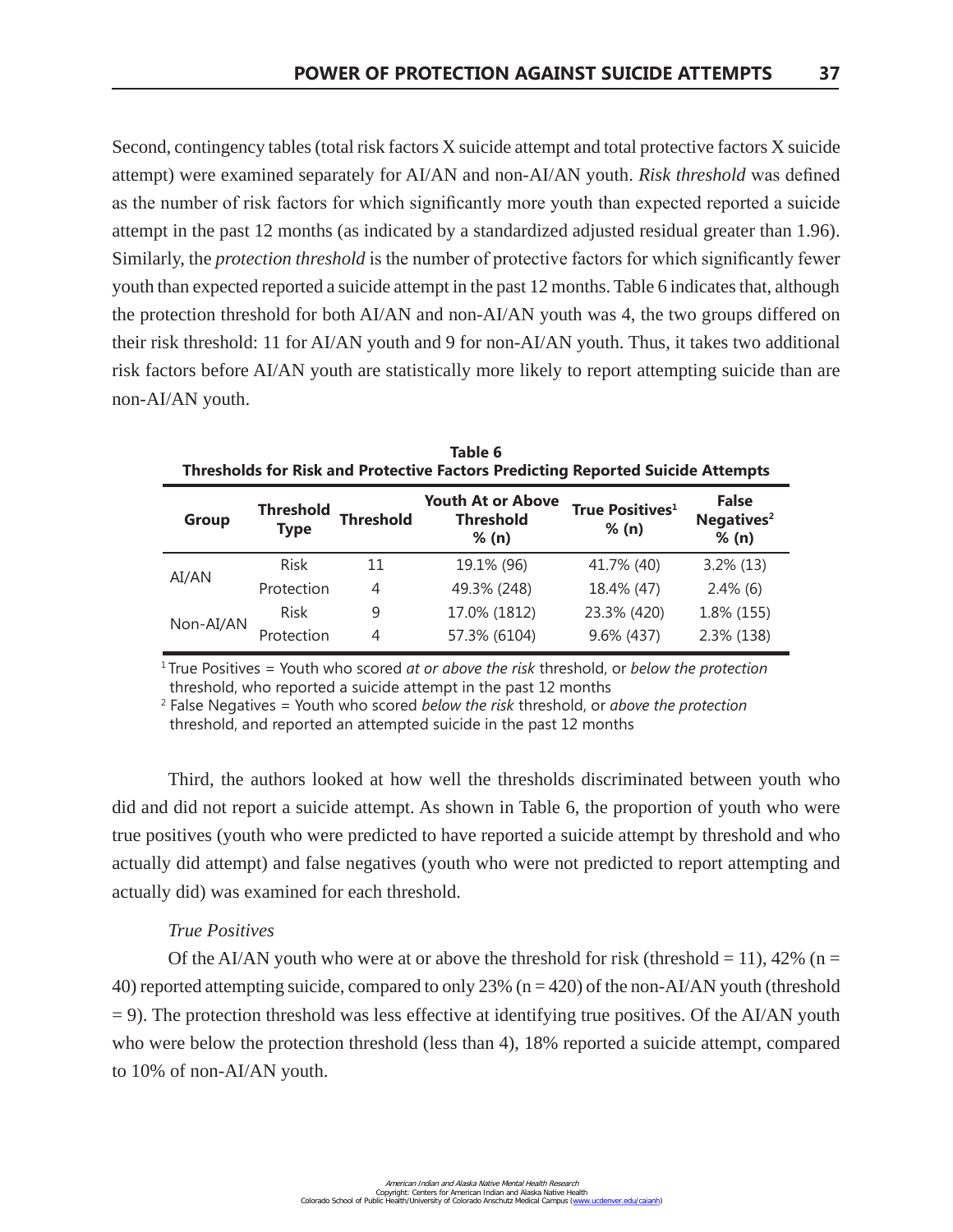# *False Negatives*

Of the AI/AN youth who were *below* the threshold for risk, only 3% reported a suicide attempt, compared to 2% of non-AI/AN youth. A false negative for the protection threshold would be a youth who was at or above the protection threshold and also reported a suicide attempt. For both AI/AN and non-AI/AN groups, 2% of the youth were false negatives. Hence, the risk and protection thresholds produced very few false negatives.

# *Thresholds for Youth that Reported a Suicide Attempt*

It is also interesting to look at how the thresholds operated for youth who reported a suicide attempt only; that is, the proportion of youth who reported a suicide attempt and were above the threshold for risk or below the threshold for protection. Of the AI/AN youth who reported a suicide attempt, 76% (40 out of 53) were at or above the threshold for risk, and 89% (47 out of 53) were below the threshold for protection. Of the non-AI/AN youth who reported a suicide attempt, 73% (420 out of 575) were at or above the threshold for risk, and 76% (437 out of 575) were below the threshold for protection. Thus, a similar proportion of AI/AN and non-AI/AN youth who reported a suicide attempt were at or above the risk threshold, but a larger proportion of AI/AN youth who reported a suicide attempt were below the protection threshold compared to non-AI/AN youth.

To better understand the youth that reported a suicide attempt but did not score above the risk threshold or below the protection threshold ( $n = 168$ ), the most commonly reported risk and protective factors for this group were reviewed. It was found that more than half of these youth scored high on the Beck Depression Inventory scale  $(71\%, n = 119)$ , felt their general emotional health was less than good (70%,  $n = 118$ ), were harassed in the past 30 days (59%,  $n = 99$ ), felt they could work out their problems (67%,  $n = 112$ ), helped make decisions with their families (67%, n  $= 112$ ), and got A's or B's in school (68%, n = 114). The subset of AI/ANs within this group was too small to compare to non-AI/AN youth. These findings suggest that the combination of mental health issues (e.g., depression) *and* protective factors (e.g., resilient attitudes, family involvement, academic achievement) creates a unique profile for low-risk youth suicide attempters.

# **Combinations of Risk and Protection Thresholds**

To determine whether combining the risk and protection thresholds provides more information about the likelihood of suicide attempts, a logistic regression model was built that controlled for grade, gender, and AI/AN status in the first step, included the risk and protective factor thresholds (dichotomous variables indicating whether each youth was above or below each threshold) in the second step, and included an interaction between risk and protection thresholds in the third step. A 3-way interaction was tested between risk threshold, protection threshold, and AI/AN status, but the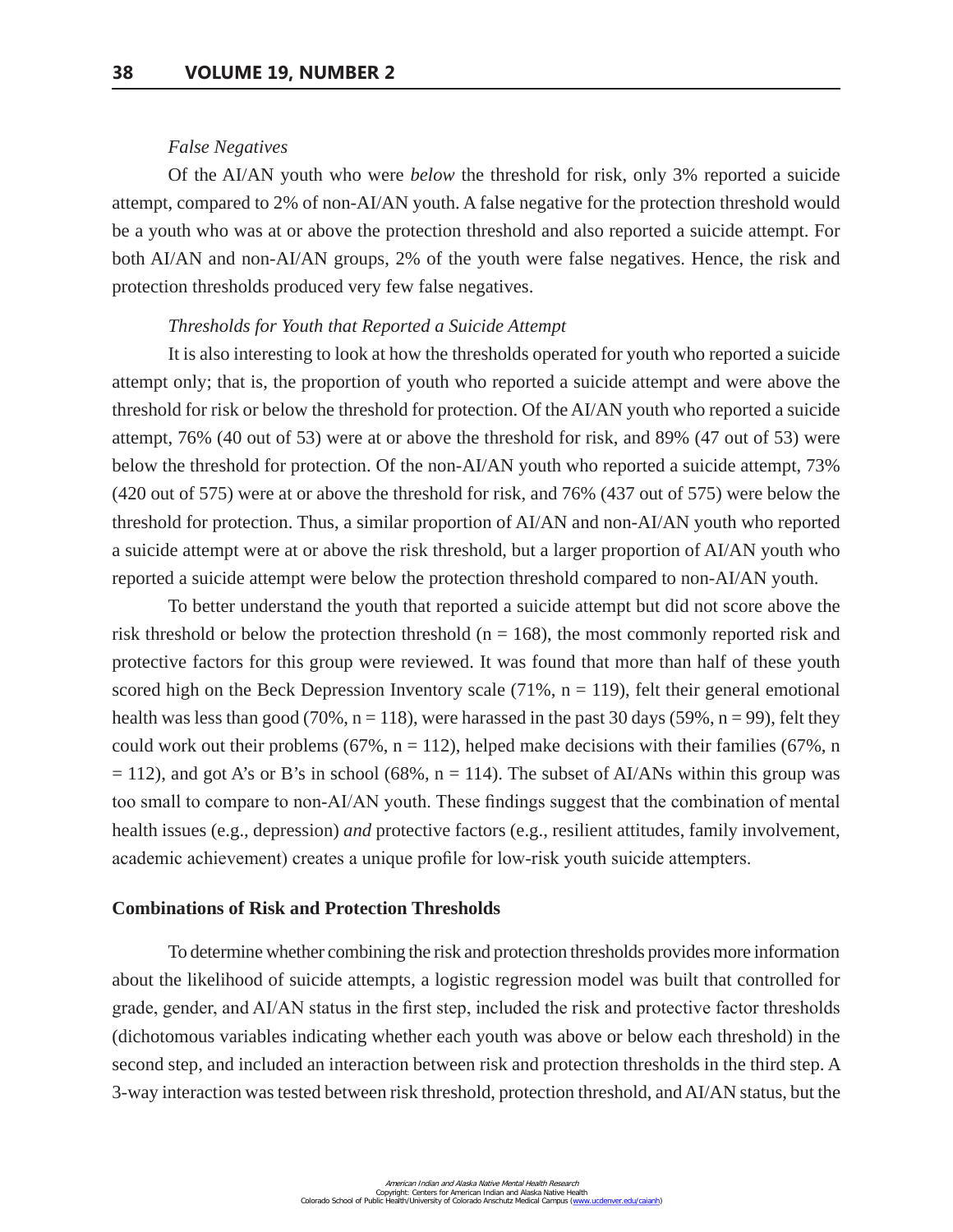relationships were not significant. However, the interaction between risk and protection thresholds accounted for a significant amount of variation in reported suicide attempts  $(X^2(1) = 7.19, p < .01)$ , suggesting that combining risk and protection thresholds does provide additional information when predicting suicide attempts.

To illustrate these relationships, four combinations of risk and protective factors were created based on being at or above (high) or below (low) each threshold: (1) low-risk, high-protection (52.6%,  $n = 5,869$ ; (2) low-risk, low-protection (30.3%,  $n = 3,377$ ); (3) high-risk, high-protection (4.3%,  $n = 483$ ); and (4) high-risk, low-protection (12.8%,  $n = 1,425$ ). Figure 6 shows the proportion of AI/AN and non-AI/AN youth having each combination (although AI/AN status did not statistically moderate the interaction between risk and protection thresholds). Starting with the low-risk, highprotection group, the proportion of youth with a reported suicide attempt increased slightly for the low-risk, low-protection group. The likelihood of reporting a suicide attempt increased more substantially for the high-risk, high-protection group, and there was another increase with the loss of protective factors for the high-risk, low-protection group.

**Figure 6 Proportion of Youth with Reported Suicide Attempt According to Risk and Protection Combination Groups by AI/AN Status**



AI/AN and non-AI/AN youth generally looked very similar with the exception of the highrisk, low-protection group. The loss of protective factors (i.e., moving from high-risk, high-protection to high-risk, low-protection) was associated with a larger increase in reported suicide attempts (from 20% to almost 46%) in AI/AN youth than in non-AI/AN youth (from 17% to 26%). To follow up on this finding, a post hoc chi-square comparison was conducted. Among the youth in the high-risk, **Risk/Protection Combination**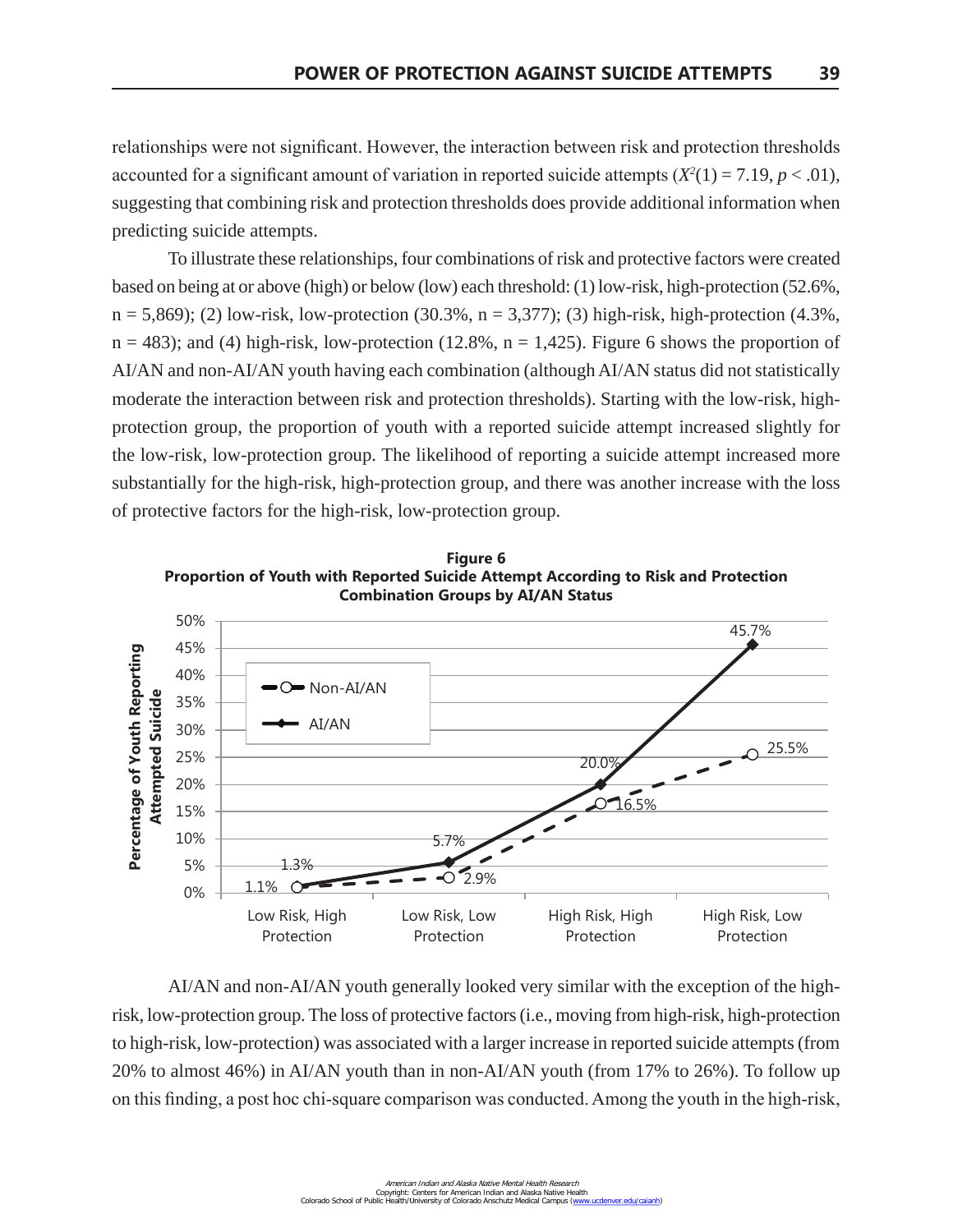low-protection group, AI/AN youth were significantly more likely to have reported a suicide attempt than non-AI/AN youth  $(X^2(1) = 15.88, p < .001)$ . This finding suggests that protective factors may be even more important for buffering the effect of risk factors among AI/AN youth, although the finding should be considered preliminary.

# **Discussion**

This study set out to fill several gaps in the literature on the roles of risk and protective factors in predicting suicide attempts in AI/AN youth. The first contribution was to utilize a populationbased (statewide) youth sample to identify a group of AI/AN youth who live outside of tribal and BIA school settings. This study found that, consistent with prior work, AI/AN youth on average had more risk factors, and were more likely to attempt suicide, than other youth.

The second contribution was to provide information that could be directly translated into practice by adults who work with youth. Information about the risk and protective factors most strongly related to suicide attempts, as well as to other negative outcomes, is crucial so that staff know the indicators and know when to intervene to ensure youth receive specialized support services. This study found several important predictors of suicide attempts—even for the low-risk youth—such as having poor emotional health and experiencing harassment, which can again serve as a warning sign for direct service workers. Additionally, while many interventions focus on reducing (or treating) risk factors, work conducted by Borowsky et al. (1999) suggests that increasing protective factors may be even more feasible and, therefore, have the potential for greater impact.<sup>8</sup> The current study supports the idea that interventions focused on increasing protective factors could potentially prevent suicide by showing that protective factors contribute *independently* to fewer self-reported suicide attempts and can help reduce the effect of cumulative risk.

The third contribution was to compare the relationships between risk factors, protective factors, and suicide attempts for AI/AN and non-AI/AN youth. This study found that AI/AN and non-AI/AN youth had similar, but not identical, patterns of risk and protective factors predicting suicide attempts, and that the cumulative risk threshold for predicting suicide attempts was higher for AI/AN youth. This study also found a buffering effect of protective factors on the impact of risk factors; this effect was strongest for higher-risk youth. Because AI/AN youth were, on average, at higher risk than other youth, they tended to experience this greater buffering effect, though the interaction did not differ by race.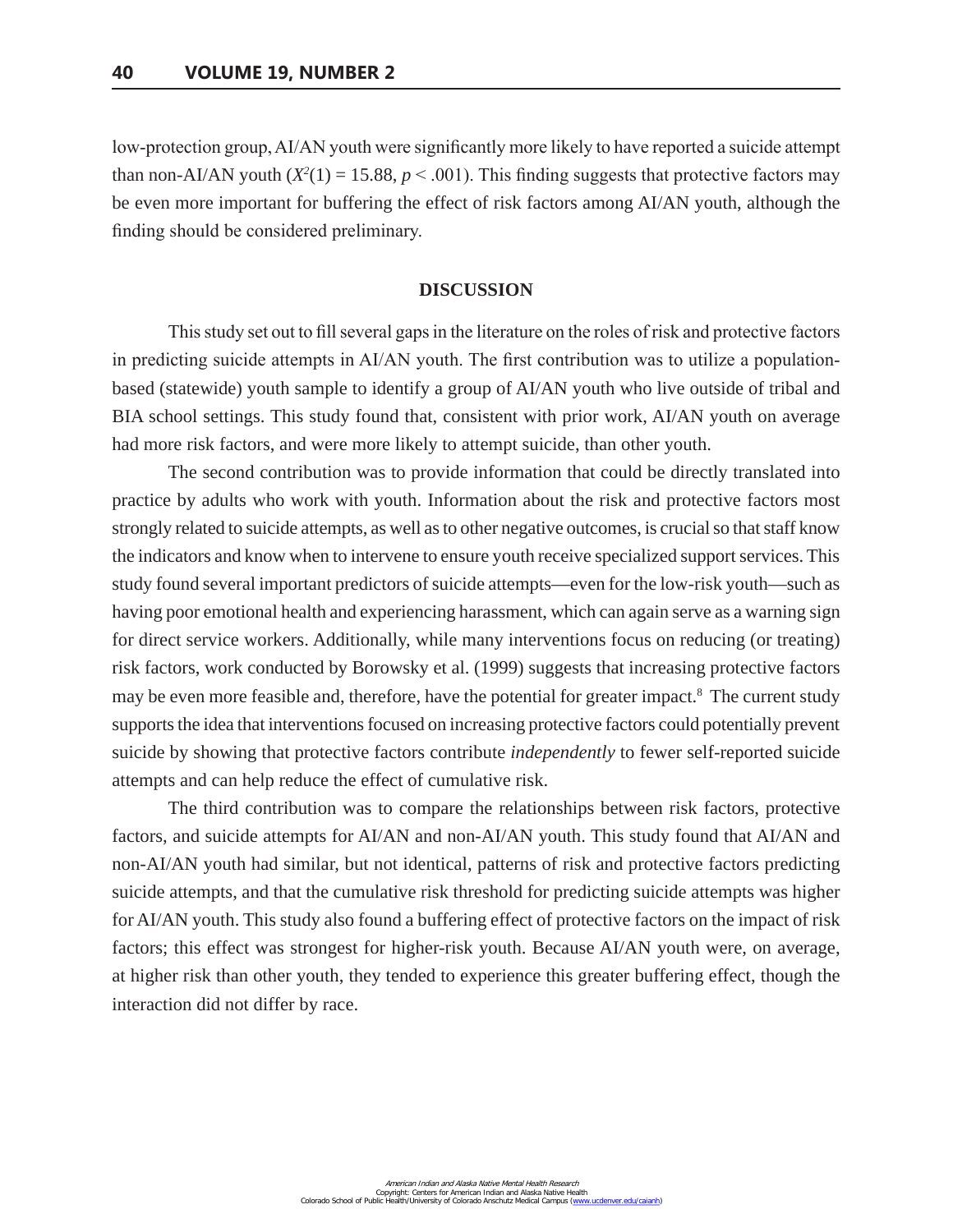#### **The Cumulative Risk/Protective Model for Suicide Attempts**

The cumulative risk/protective models tested here offer important and useful information about risk and protective factors, how they interact, and the potential impact of accumulating risks or protective factors. Consequently, this study provides valuable information about how to identify youth at greatest risk of suicide attempts. For both AI/AN and non-AI/AN youth, the two risk factors most strongly related to suicide attempts were indicators of emotional and mental health, which clearly reinforces the results of other studies. Though there were many other risk and protective factors related to suicide attempts, their individual contributions were fairly small. When looking at risk and protective factors cumulatively (that is, how many risks does it take to put someone in the dangerous range?), for every additional risk factor, a youth is 1.4 times more likely to attempt suicide, and each additional protective factor decreases the likelihood of a suicide attempt by 50%. This finding sets a foundation for helping practitioners conduct appropriate suicide risk assessment. Service providers who gather information from youth about the risk and protective factors listed in Tables 1 and 2 and intervene with any youth who reports nine or more of the risk factors (or who is missing more than one of the protective factors) will identify the majority of youth at risk for suicide attempts.

In addition to being important across racial groups, emotional/mental health factors were important indicators for both high- and low-risk groups of youth. It is also noteworthy that the group of youth who appeared to be at high risk by the cumulative risk model (that is, they had 10 or more risk factors) but who did *not* report attempting suicide also tended not to have these most strongly predictive risk factors of depression or poor emotional health.

The cumulative risk and protection model also has some limitations in terms of its precision in predicting suicide attempts. The model "missed" about 2% of the youth who reported a suicide attempt, because they appeared to be at low risk. The low-risk group members who attempted suicide had several factors in common. First, despite having protective factors, they also reported symptoms of depression/anxiety and/or less-than-optimal emotional health. Almost 3 in 5 reported being the victim of recent harassment. These patterns indicate how crucial it is for adults to take seriously messages that youth share about their experiences, and to provide quick intervention and safety planning in order to prevent suicidal behaviors (Shain & the Committee on Adolescence, 2007; U.S. Public Health Service, 1999). Clearly, youth who are generally doing well (for example, achieving good grades and having supportive adults in their lives) can become hopeless, particularly as a result of victimization (Kim & Leventhal, 2008).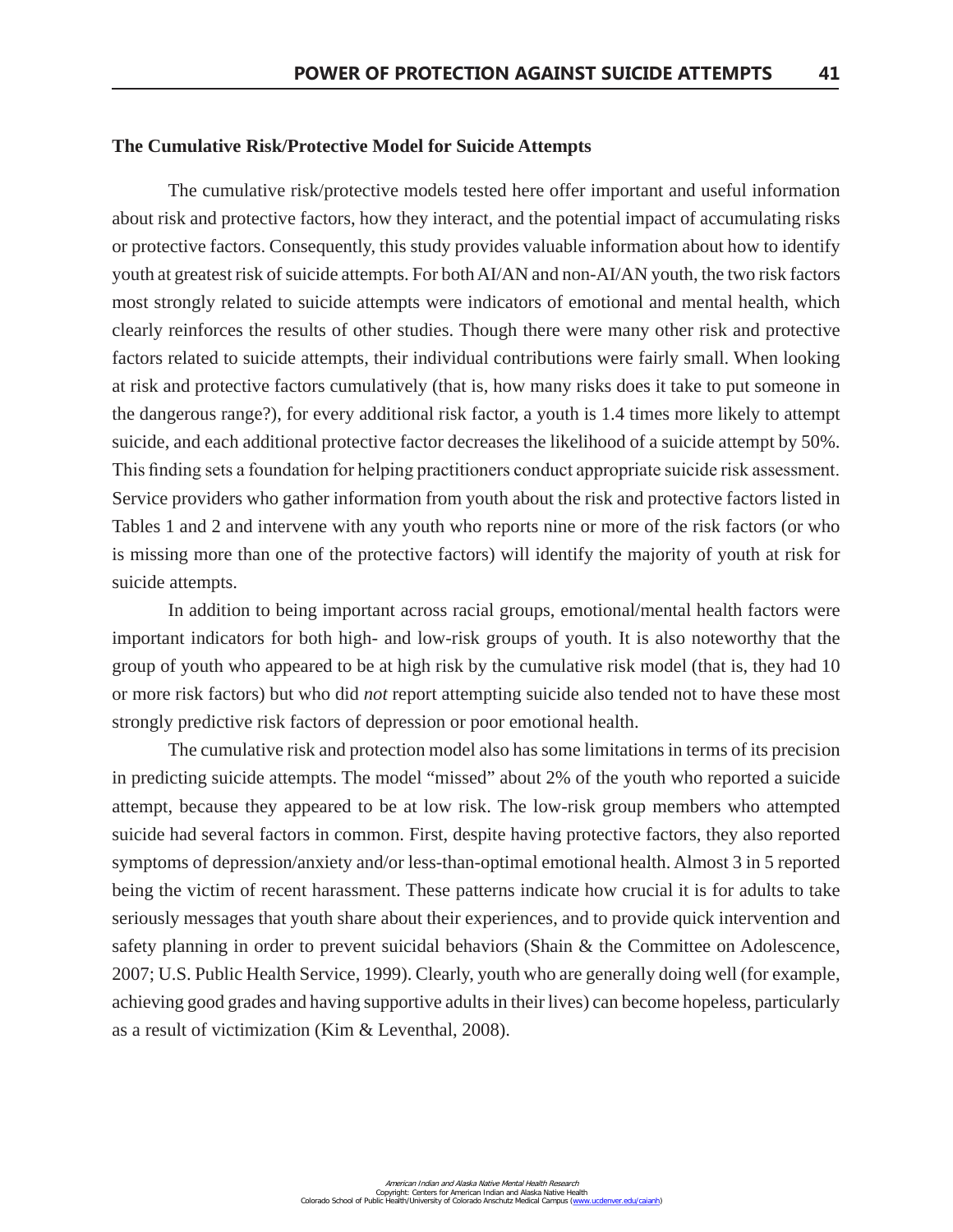The differences found between AI/AN and non-AI/AN youth indicate the importance of training staff to work effectively with Native youth, their families, and their communities. The positive effect of protective factors on reducing AI/AN youth suicide attempts also suggests that the development of additional protective factors in youth that lack them might also buffer the detrimental effects of risk factors. It is possible that there are additional connections to cultural supports not measured by this study, such as hearing stories told by elders and other adult mentors, learning their Native language, or participating in traditional crafts and activities, that may have a positive buffering effect for Native youth.

#### **Interaction of Risk and Protective Factors for Suicide Attempts**

There were no significant interactions between risk and/or protection and race, gender, or age. Protective factors were independently related to suicide attempts and buffered against the effects of risk factors. This result confirms the earlier findings of Borowsky et al. (1999), who found the same result among AI/AN youth attending reservation-based schools, and extends those findings to a population-based sample of AI/AN youth. It may be that measuring additional protective factors, particularly cultural connections, would illustrate an even stronger buffering effect. The finding that protective factors have a unique contribution to understanding the potential for suicide attempts provides practitioners with guidance regarding the information they need to accurately assess suicide risk. It is important to gather information about risk factors; however, some youth and families will be hesitant to share sensitive information, particularly if the practitioner has not yet developed a relationship with the family. In some cases, it may be less threatening to ask about protective factors (e.g., whether the youth eats breakfast or makes decisions with the family), and in this study, missing just one protective factor put youth, particularly those who were also at high risk, at higher risk of suicide attempts. Asking about positive characteristics has the added potential benefit of building rapport and trust between the practitioner and family so that they may be more likely to share information about their challenges.

#### **Risk Thresholds for Suicide Attempts**

After confirming the applicability of the cumulative risk model to suicide attempts, and the importance of both risk and protective factors, the next logical step was to determine the point at which enough risks had accumulated to predict a suicide attempt: How many risks are too many? This level, or threshold, seemed important information to provide to practitioners, to help them identify who needs intervention and how to utilize limited resources. Threshold information offers a basis for interpreting information gathered through assessment and provides guidance for triage decisions when treatment and intervention resources for youth are limited.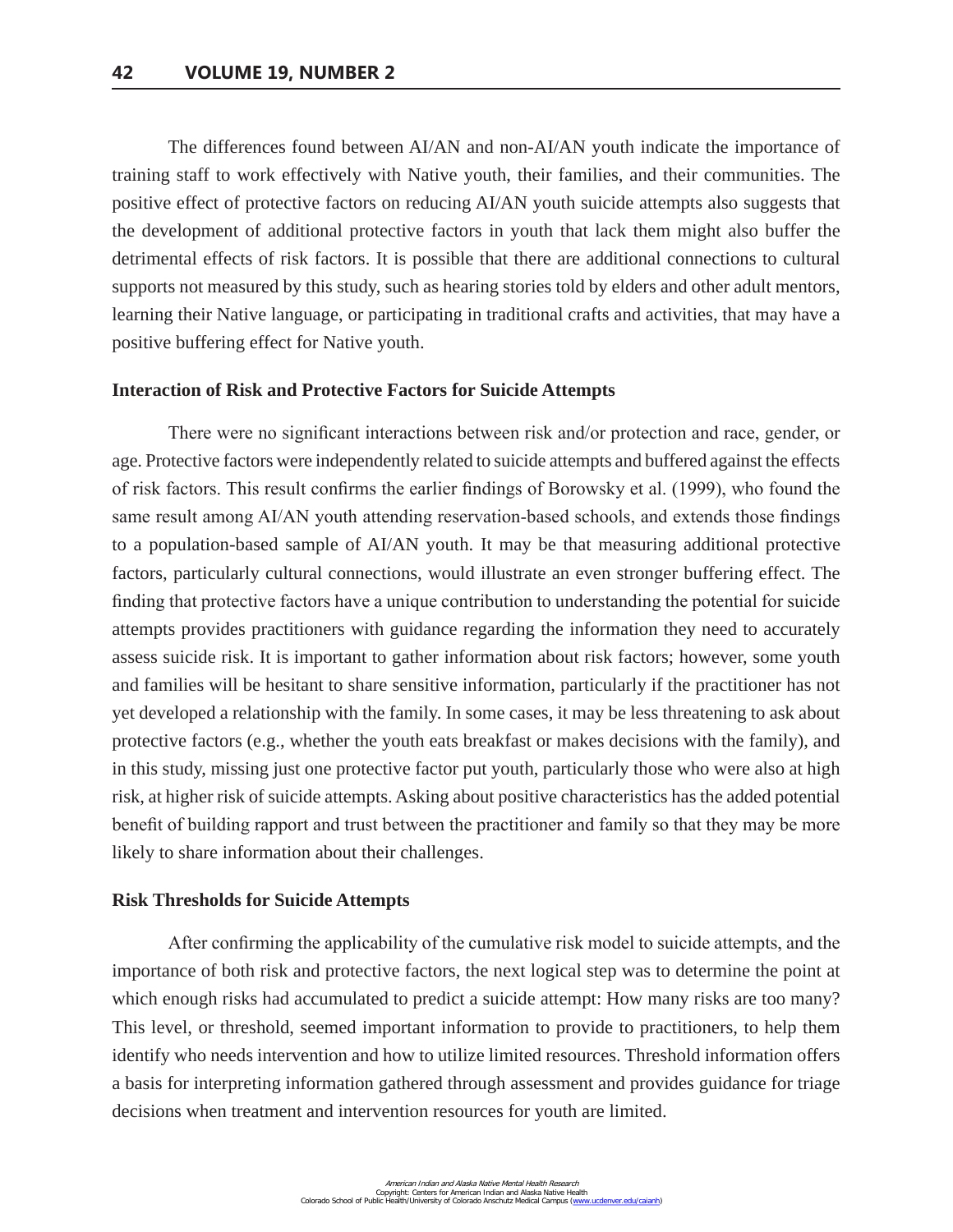In this study, AI/AN youth had, on average, two more risk factors than non-AI/AN youth, and their threshold was two risk factors higher than that of non-AI/AN youth (11 vs. 9). These findings may indicate that, though AI/AN youth have additional risk factors, on average, they have also developed coping mechanisms to deal with the increased risk. Additionally, it could be that they have additional protective factors that have not been measured in this study, possibly due to the resiliency of their cultural heritage (e.g., Hallet et al., 2007; Hill, 2009).

This study confirmed prior research with the findings that AI/AN youth were more likely to attempt suicide. However, this study also found that race did *not* have an *independent* relationship with suicide attempts after taking risk level into account. Although AI/AN youth are, on average, at higher risk than other youth, and, therefore, also appear as a group to be more likely to attempt suicide, this study suggests that any youth, regardless of race, facing multiple risk factors for suicide would react similarly. Additionally, while AI/AN youth are, on average, at higher risk than non-AI/ AN youth, they also have a higher threshold for attempts (that is, they accumulate more risks than other youth before attempting).

The risk threshold was a better predictor of true positives (finding those youth who did report a suicide attempt) than was the protective threshold. It is possible that, because the cumulative protection model was more limited (due to smaller numbers of protective factors and, potentially, an attenuated range of possible scores), observing additional protective factors in the future might yield a stronger result. The risk threshold was also better at predicting true positives among AI/AN youth than non-AI/AN youth. This finding is important because risk factors often are the issues that are noticed first. It is important that adults who spend time with youth understand the thresholds and take an accumulation of risk factors very seriously.

The risk threshold model produced by this study was able to identify approximately three quarters of the youth who reported a suicide attempt. While this model alone would still miss some youth, it provides a relatively simple way to protect a large proportion of the youth at risk. Ensuring staff have the information about key risk and protective factors and how important cumulative risks are has the potential for identifying many youth before they put themselves in danger.

# **Limitations of the Study**

This study utilized publicly available data, which provided a large amount of information about a very large sample of youth. However, this use of archival data limited the study because it constrained the content that was available. There were very few available protective factors in this survey, yet even the five that were included in this model demonstrated a buffering effect on risk for suicide attempts. Future studies would benefit from an explicit focus on additional protective factors. In addition, this survey did not include any culturally specific questions.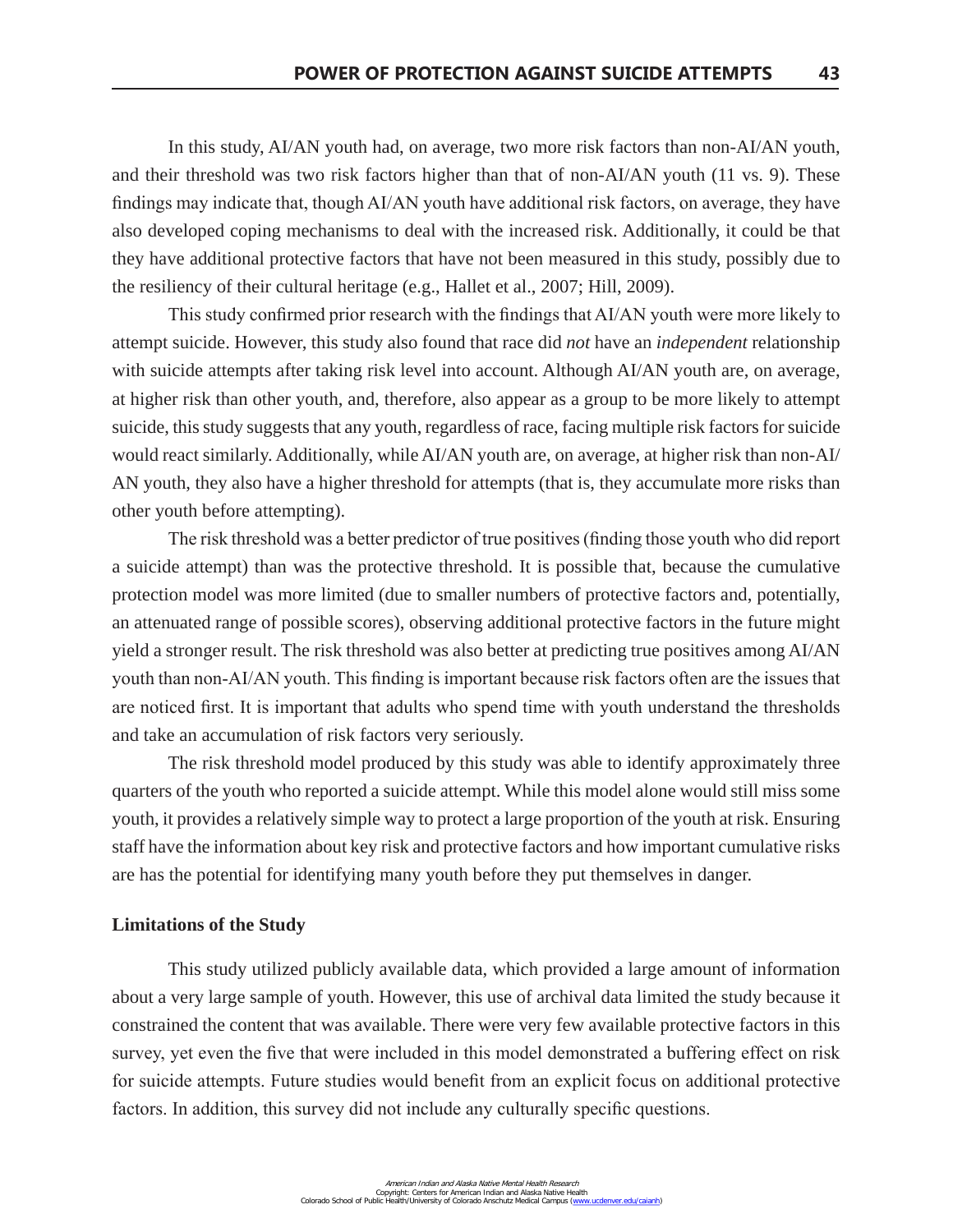The use of archival data also meant that this study was constrained by the survey's methodology. The authors did not have direct access to youth to develop rapport, probe, or ask clarifying questions, nor could they control the environment in which students completed the survey to ensure youth felt comfortable and that their confidentiality would be protected. The anonymous nature of the survey likely increased the honesty of youth responses; however, because the survey was conducted in schools, some students may have feared that their responses would be linked to them. Some of the analyses in this study indicated the likelihood that some youth underreported risk factors. It is possible that youth in the low-risk/attempter group decided not to report some risk factors or overstated some of their protective factors.

This study also is limited in that it included only youth who answered all possible items on the survey related to the risk and protective factors of interest, as well as the suicide attempt outcome. This decision was made to allow modeling of the relationships between these variables. Youth who *did not* complete all of the risk and protective factor questions (and, therefore, were not included in the study) had higher rates of attempts than the youth in this study sample. Future work could be done to investigate which variables had more missing data and the potential impact of dropping these youth from the study for the purposes of modeling the relationship between these variables of interest. Because only 43% of all surveys contained complete information, the resulting study sample was lower risk than the overall population, and the true rates of suicide attempts among the sample were likely underreported. As well, the results from this study err on the conservative side because the youth surveyed were those attending school; thus the population did not include youth who had dropped out of school or who were absent (ill or truant).

Finally, this study relied on cross-sectional data. Cross-sectional data do not provide as powerful a link to causality as would be present if the study had used two data points in time. While the survey data used here are collected annually, the individual forms are anonymous, so youth responses cannot be linked across multiple time points.

It is hoped that, despite these limitations, the contributions of this study will be useful to practitioners, especially non-clinical staff working with youth, to appropriately and quickly identify youth at risk for suicide attempts, intervene to improve the mental health status of youth and build protective factors, and ultimately prevent youth suicide.

#### **Next Steps**

The results of this study point to several areas that could be developed to benefit youth and the staff who serve them.

1. **Know the risk factors** for suicide attempts (Table 1 in this article).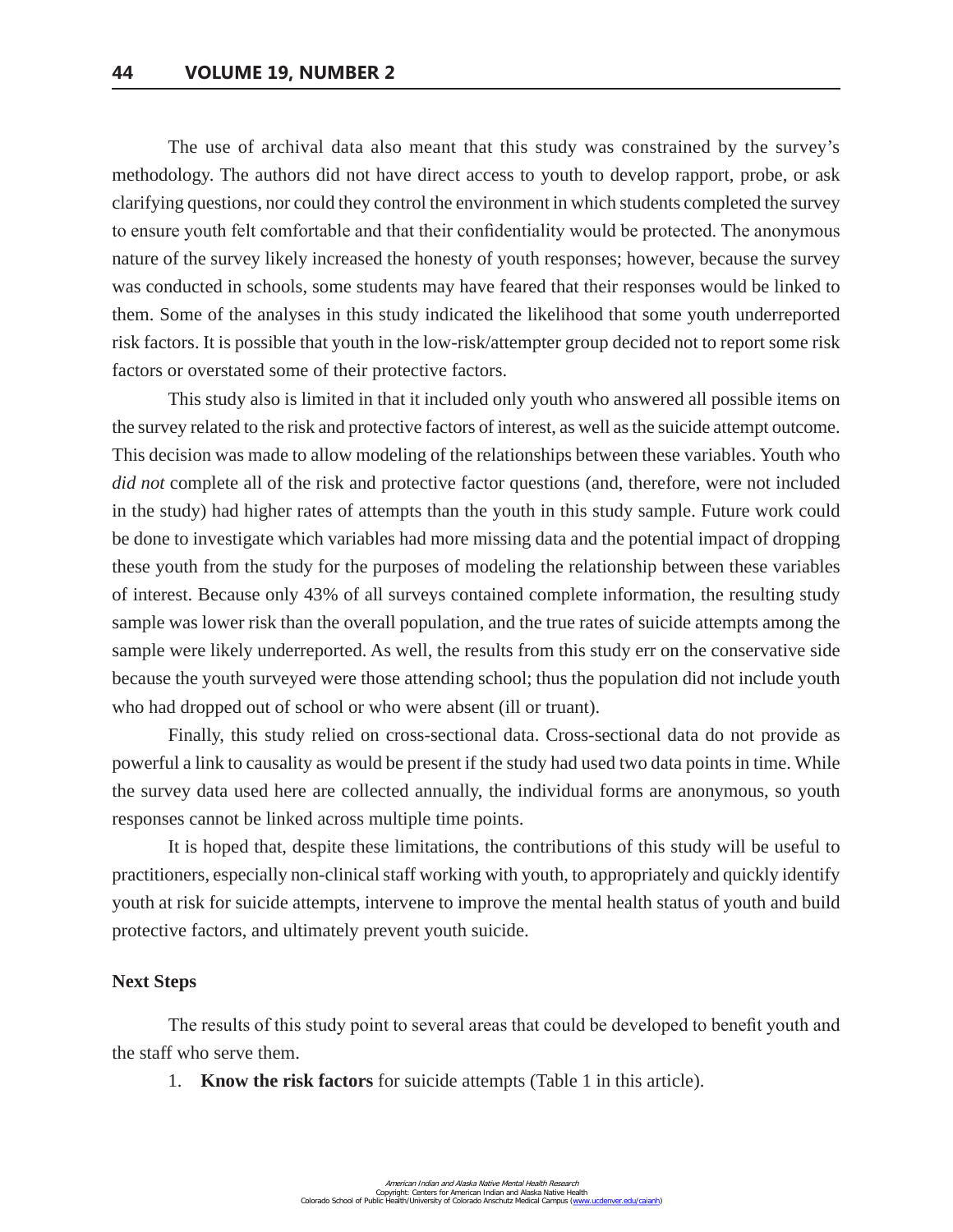- 2. **Know when to intervene** (youth with nine or more risk factors, youth who are missing one of the five protective factors, or any youth [even at low risk] with the key risk factors of poor emotional health or experiences of harassment).
- 3. **Work to increase protective factors**. A focus on positives can help engage youth and families who may be hesitant to engage in treatment services.
- 4. **Be creative about identifying and strengthening cultural protective factors** and other strengths not included in this study that could reduce the risk for suicide attempts as well as be a buffer for other risk factors.
- 5. **Remember. The power of protection benefits all of us, including our youth.**<sup>9</sup>

# **References**

- Aiken, L. S., & West, S. G. (1991). *Multiple regression: Testing and interpreting interactions*. Newbury Park, CA: Sage.
- Alcantra, C., & Gone, J. (2007). Reviewing suicide in Native American communities: Situating risk and protective factors within a transactional-ecological framework. *Death Studies, 31*, 457-477. doi: 10.1080/07481180701244587
- Bearinger, L. H., Pettingell, S., Resnick, M. D., Skay, C. L., Potthoff, S. J., & Eichhorn, J. (2005). Violence perpetration among urban American Indian youth: Can protection offset risk? *Archives of Pediatric & Adolescent Medicine, 159*(3), 270-277. Retrieved from http://archpedi.ama-assn. org/
- Beck, A.T., & Steer, R. A. (1984). Internal consistencies of the original and revised Beck Depression Inventory. *Journal of Clinical Psychology, 40*(6),1365-1367. doi: 10.1002/1097-4679(198411)40:6<1365::AID-JCLP2270400615>3.0.CO;2-D
- Berman, A. L., Jobes, D. A., & Silverman, M. M. (2006). *Adolescent Suicide: Assessment and Intervention* (2nd ed.). Washington, DC: American Psychological Association.
- Borowsky, I. W., Ireland, M., & Resnick, M. D. (2001). *Adolescent suicide attempts: Risks and protectors. Pediatrics, 107*(3), 485-493. doi: 10.1542/peds.107.3.485
- Borowsky, I. W., Resnick, M. D., Ireland, M., & Blum, R. W. (1999). Suicide attempts among American Indian and Alaska Native youth: Risk and protective factors. *Archives of Pediatric and Adolescent Medicine, 153*, 573-580. Retrieved from http://archpedi.ama-assn.org/
- Catalano, R. F. & Hawkins, J. D. (1996). *The social development model: A theory of antisocial behavior. In J.D. Hawkins (Ed.), Delinquency and crime: Current theories* (pp. 149-197). New York: Cambridge University Press.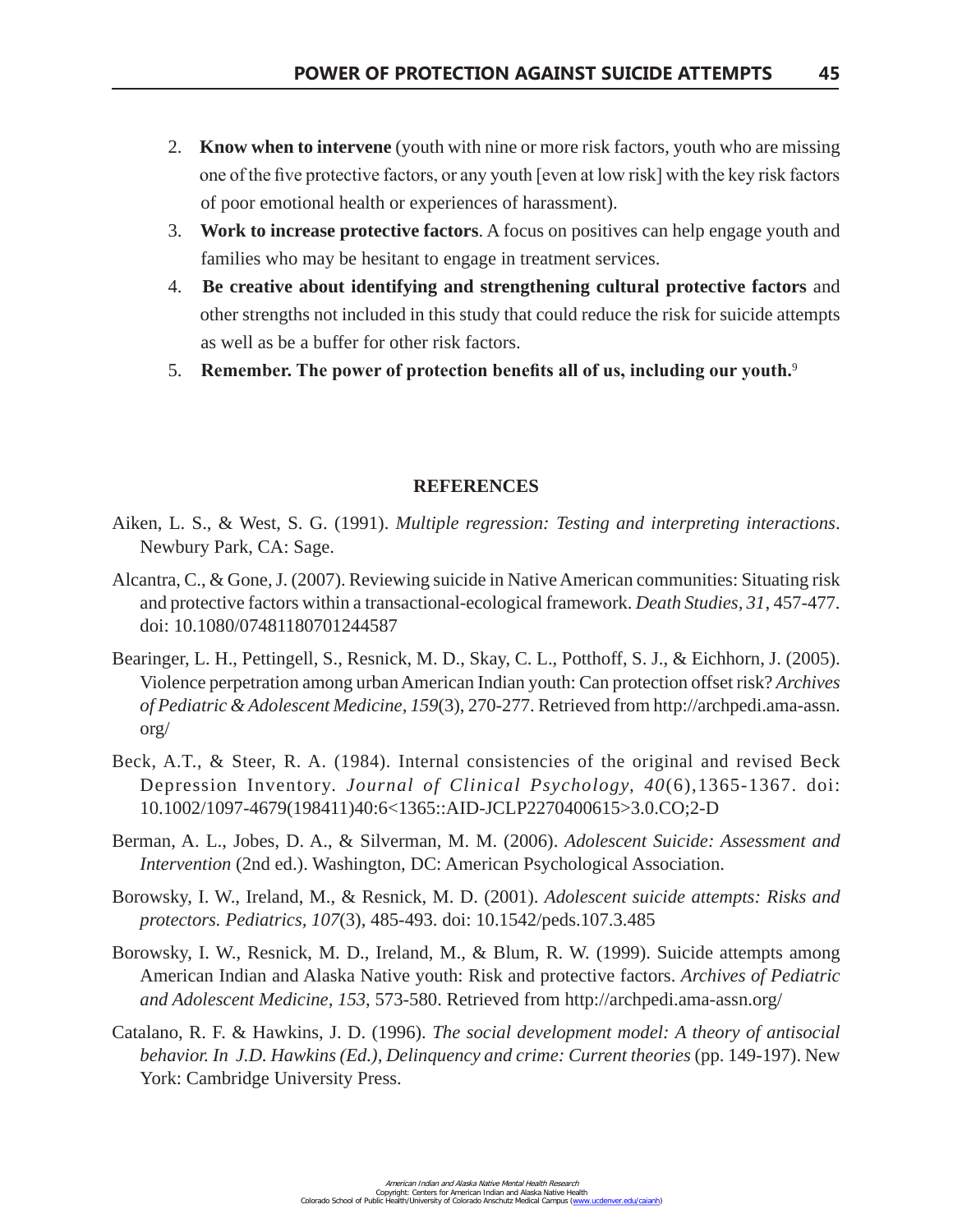- Centers for Disease Control and Prevention (CDC). (2005a). *Leading causes of death by age group, American Indian and Alaska Native females, 2004*. Atlanta, GA: Author. Retrieved from http:// www.cdc.gov/women/lcod/04indian.pdf
- CDC. (2005b). *Leading causes of death by age group, American Indian and Alaska Native males, 2004*. Atlanta, GA: Author. Retrieved from http://www.cdc.gov/men/lcod/04indian.pdf
- CDC. (2011). *Web-based Injury Statistics Query and Reporting System (WISQARS)* [online]. Atlanta, GA: Author. Retrieved from http://www.cdc.gov/injury/wisqars/index.html
- Eaton, D. K., Kann, L., Kinchen, S., Shanklin, S., Ross, J., Hawkins, J.…Wechsler, H. (2008). Youth Risk Behavior Surveillance—United States, 2007. *Morbidity and Mortality Weekly Report, 57*(SS04), 1-131. Retrieved from http://www.cdc.gov/mmwr/preview/mmwrhtml/ss5704a1.htm
- Elliot, G. C., Colangelo, M. F., & Gelles, R. J. (2005). Mattering and suicide ideation: Establishing and elaborating a relationship. *Social Psychology Quarterly, 68*(3), 223-238. doi:10.1177/019027250506800303
- Felner, R. D., & Felner, T. Y. (1989). *Primary prevention programs in the educational context: A transactional-ecological framework and analysis*. In L. A. Bond & B. E. Compas (Eds.), Primary prevention and promotion in the schools (pp. 13-49). Newbury Park, CA: Sage.
- Fleming, T. M., Merry, S. N., Robinson, E. M., Denny, S. J., & Watson, P. D. (2007). Selfreported suicide attempts and associated risk and protective factors among secondary school students in New Zealand. *Australian & New Zealand Journal of Psychiatry, 41*(3), 213-221. doi:10.1080/00048670601050481
- Garcia, C., Skay, C., Sieving, R., Naughton, S., & Bearinger, L. H. (2008). Family and racial factors associated with suicide and emotional distress among Latino students. *Journal of School Health, 78*(9), 487-495. doi:10.1111/j.1746-1561.2008.00334.x
- Gould, M. S., Greenberg, T., Velting, D. M., & Shaffer, D. (2003). Youth suicide risk and preventive interventions: A review of the past 10 years. *Journal of American Academy of Child & Adolescent Psychiatry, 42*, 386-405. doi:10.1097/01.CHI.0000046821.95464.CF
- Grossman, D. C., Milligan, C., & Deyo, R. A. (1991). Risk factors for suicide attempts among Navajo adolescents. *American Journal of Public Health, 81*(7), 870-874. doi:10.2105/AJPH.81.7.870
- Grunbaum, J. A., Kann, L., Kinchen, S. A., Williams, B., Ross, J. G., Lowry, R., & Kolbe, L. (2002). Youth risk behavior surveillance—United States, 2001. *Morbidity and Mortality Weekly Report, 51*(SS4), 1-64. Retrieved from http://www.cdc.gov/mmwr/preview/mmwrhtml/ss5104a1.htm
- Gutierrez, P. M., Rodriguez, P., & Garcia, P. (2001). Suicide risk factors for young adults: Testing a model across ethnicities. *Death Studies, 25*(4), 319-340. doi:10.1080/07481180125994
- Hallett, D., Chandler, M. J., & Lalonde, C. (2007). Aboriginal language knowledge and youth suicide. *Cognitive Development, 22*(3), 392-399. doi:10.1016/j.cogdev.2007.02.001
- Hill, D. L. (2009). Relationship between sense of belonging as connectedness and suicide in American Indians. *Archives of Psychiatric Nursing, 23*(1), 65-74. doi:10.1016/j.apnu.2008.03.003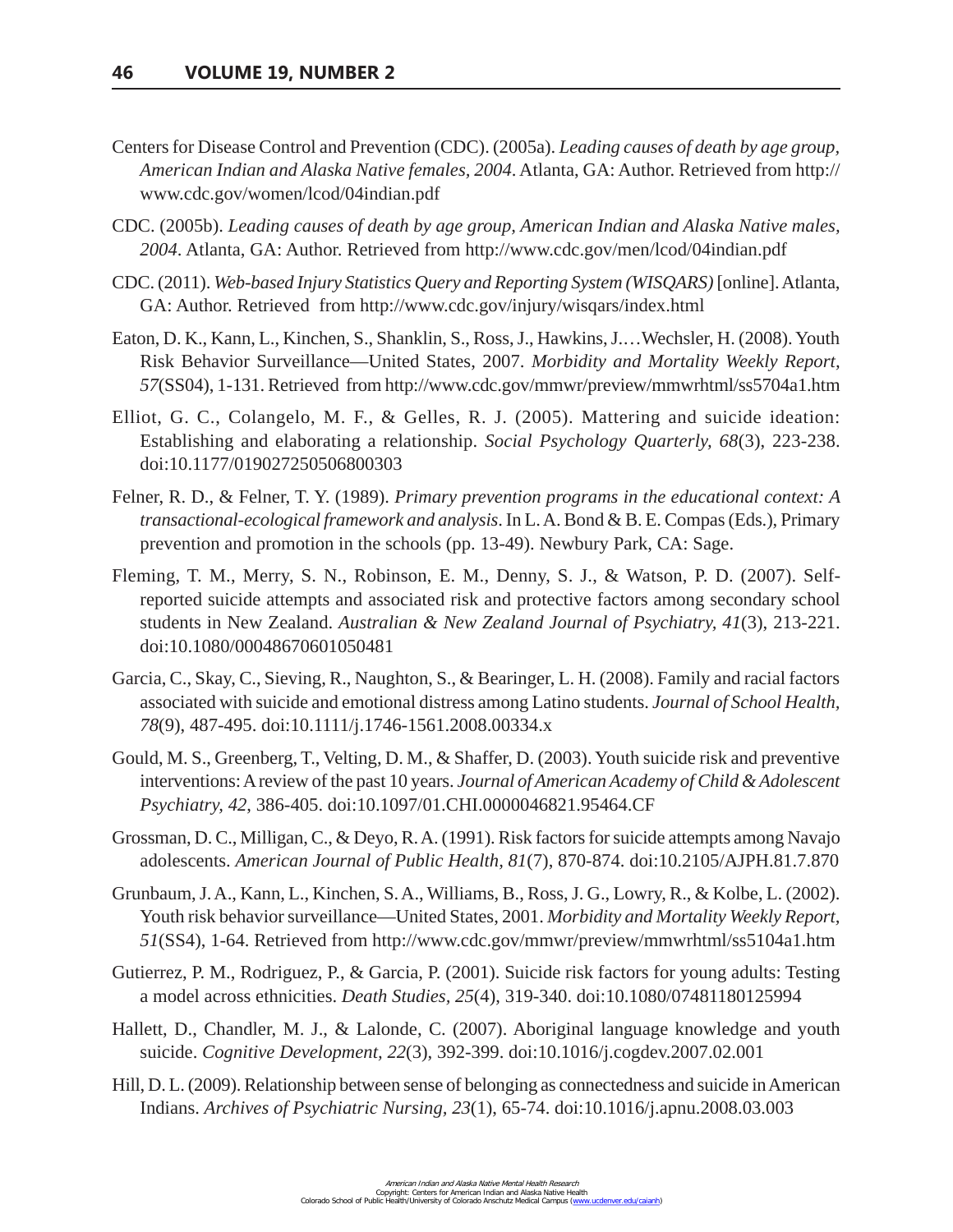- Joe, S., Canetto, S. S., & Romer, D. (2008). Advancing prevention research on the role of culture in suicide prevention. *Suicide & Life Threatening Behavior, 38*(3), 354-362. doi:10.1521/ suli.2008.38.3.354
- Kaslow, N. J., Sherry, A., Bethea, K., Wyckoff, S., Compton, M. T., Grall, M. B., Scholl, L., Price, A. W., Kellermann, A., Thompson, N., & Parker, R. (2005). Social risk and protective factors for suicide attempts in low income African American men and women. *Suicide and Life-Threatening Behavior, 35*(4), 400-412. doi:10.1521/suli.2005.35.4.400
- Kidd, S. A., Henrich, C., Brookmeyer, K., Davidson, L., King, R. A., & Shahar, G. (2006). The social context of adolescent suicide attempts: Interactive effects of relationships with parents, peers, and school. *Suicide & Life-Threatening Behavior, 36*, 386-395. doi:10.1521/suli.2006.36.4.386
- Kim, Y.S., & Leventhal, B. (2008). Bullying and suicide. A review. *International Journal of Adolescent Medicine and Health, 20*(2), 133-154. doi: 10.1515/IJAMH.2008.20.2.133
- LaFromboise, T. D., & Hayes, A. D. (2008). The Zuni Life Skills Development Program: A school/ community-based suicide prevention intervention. *Suicide & Life-Threatening Behavior, 38*(3): 343-353. 343-353. doi:10.1521/suli.2008.38.3.343
- Leach, M. M. (2006). *Cultural diversity and suicide: Ethnic, religious, gender, and sexual orientation perspectives*. New York: Hawthorne Press.
- Manson, S. M., Beals, J., Dick, R. W., & Duclos, C. (1989). Risk factors for suicide among Indian adolescents at a boarding school. *Public Health Reports, 104*(6), 609-614. Retrieved from http:// www.ncbi.nlm.nih.gov/pmc/articles/PMC1580161
- May, P. A., Serna, P., Hurt, L., & DeBruyn, L. M. (2005). Outcome evaluation of a public health approach to suicide prevention in an American Indian tribal nation. *Research and Practice, 95*, 1238-1244. doi:10.2105/AJPH.2004.040410
- Mignone, J., & O'Neil, J. (2005). Social capital and youth suicide risk factors in First Nations communities. *Canadian Journal of Public Health, 96*(Suppl 1), S51-S54. Retrieved from http:// journal.cpha.ca/index.php/cjph/article/view/1464/1653
- Miller, T. R., & Taylor, D. M. (2005). Adolescent suicidality: Who will ideate, who will act? *Suicide and Life-Threatening Behavior, 35*(4), 425-435. doi:10.1521/suli.2005.35.4.425
- Novins, D. K., Beals, J., Roberts, R. E., & Manson, S. M. (1999). Factors associated with suicide ideation among American Indian adolescents: Does culture matter? *Suicide & Life-Threatening Behavior, 29*(4), 332-346. doi:10.1111/j.1943-278X.1999.tb00528.x
- Oregon Department of Human Services (2006). *OHT 2006 survey methodology*. Retrieved from http://public.health.oregon.gov/BirthDeathCertificates/Surveys/OregonHealthyTeens/ results/2006/Pages/methods.aspx
- Pettingell, S. L., Bearinger, L. H., Skay, C. L., Resnick, M. D., Potthoff, S. J., & Eichhorn, J. (2008). Protecting urban American Indian young people from suicide. *American Journal of Health Behavior, 32*(5), 465-476. doi:10.5555/ajhb.2008.32.5.465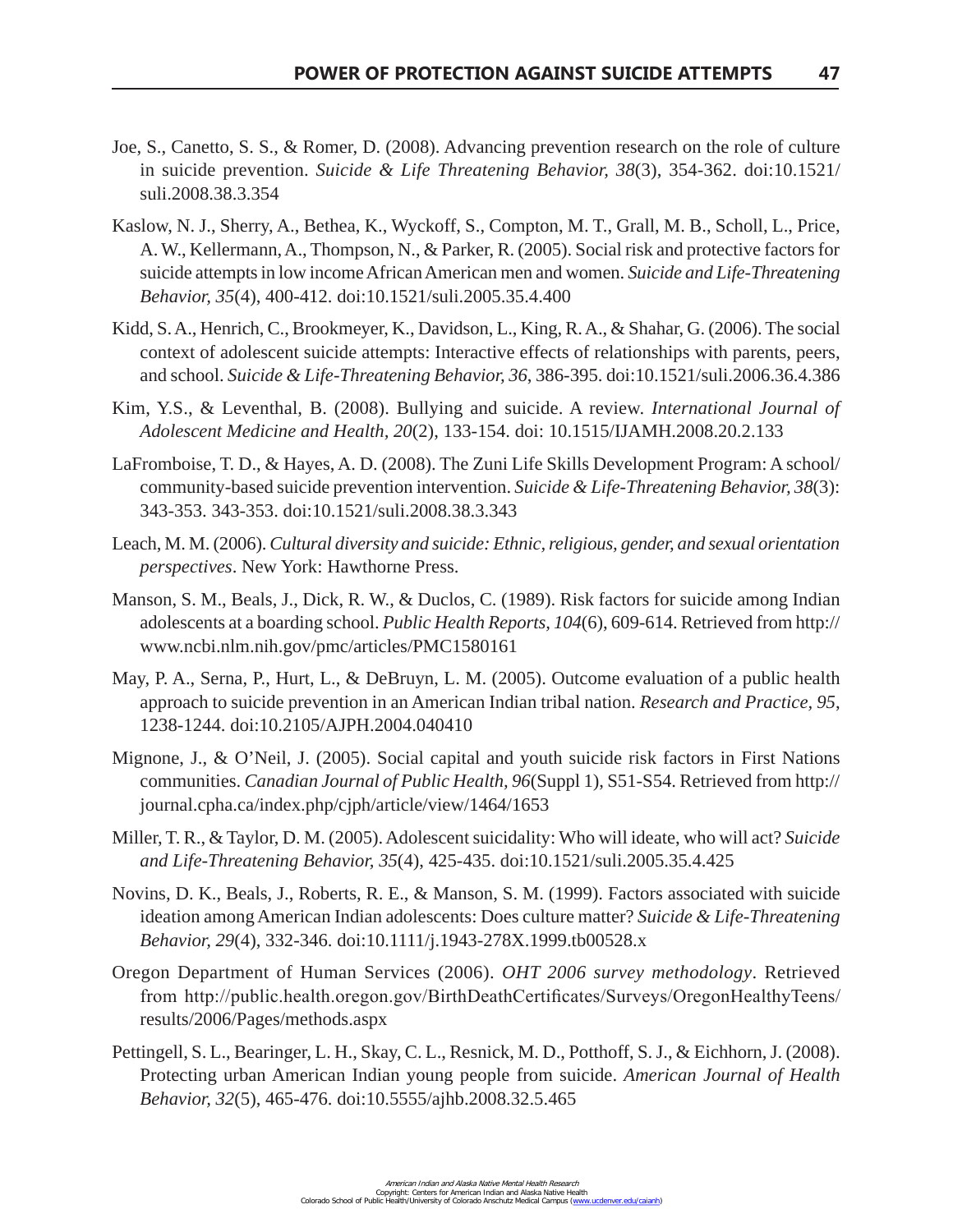- Randell, B. P., Wang, W. L., Herting, J. R., & Eggert, L. L. (2006). Family factors predicting categories of suicide risk. *Journal of Child & Family Studies, 15*(3), 247-262. doi:10.1007/ s10826-006-9020-6
- Shain, B. N., & the Committee on Adolescence. (2007). Suicide and suicide attempts in adolescents. *Pediatrics, 120*, 669-676. doi:10.1542/peds.2007-1908
- Shaughnessy, L., Doshi, S. R., & Everett Jones, S. (2004). Attempted suicide and associated health risk behaviors among Native American high school students. *Journal of School Health, 74*, 177-182. doi:10.1111/j.1746-1561.2004.tb08217.x
- Strickland, C. J., Walsh, E., & Cooper, M. (2006). Healing fractured families: Parents' and elders' perspectives on the impact of colonization and youth suicide prevention in a Pacific Northwest American Indian tribe. *Journal of Transcultural Nursing, 17*(1), 5-12. doi:10.1177/1043659605281982
- U.S. Census Bureau. (2008-2010). *American Community Survey*. Washington, DC: Author. Retrieved from http://factfinder2.census.gov/faces/nav/jsf/pages/index.xhtml
- U.S. Census Bureau. (2012). *The American Indian and Alaska Native population: 2010—Census 2010 Briefs*. Washington, DC: Author. Retrieved from http://www.census.gov/prod/cen2010/ briefs/c2010br-10.pdf
- U.S. Public Health Service. (1999). *The Surgeon General's call to action to prevent suicide*. Washington, DC: Author. Retrieved from http://mentalhealth.samhsa.gov/suicideprevention/ calltoaction.asp
- Yoder, K. A., Whitbeck, L. B., Hoyt, D. R., & LaFromboise, T. (2006). Suicidal ideation among American Indian youths. *Archives of Suicide Research, 10*, 177-190. doi:10.1080/13811110600558240

# **Author Information**

Drs. Mackin and Perkins are with NPC Research, 5100 SW Macadam Avenue, Suite 575, Portland OR, 97219. Please send correspondence to Dr. Perkins at this address or perkins@ npcresearch.com.

Dr. Furrer has since moved to the Center for Improvement of Child & Family Services, Portland State University, PO Box 751, Portland, OR, 97207, cfurrer@pdx.edu.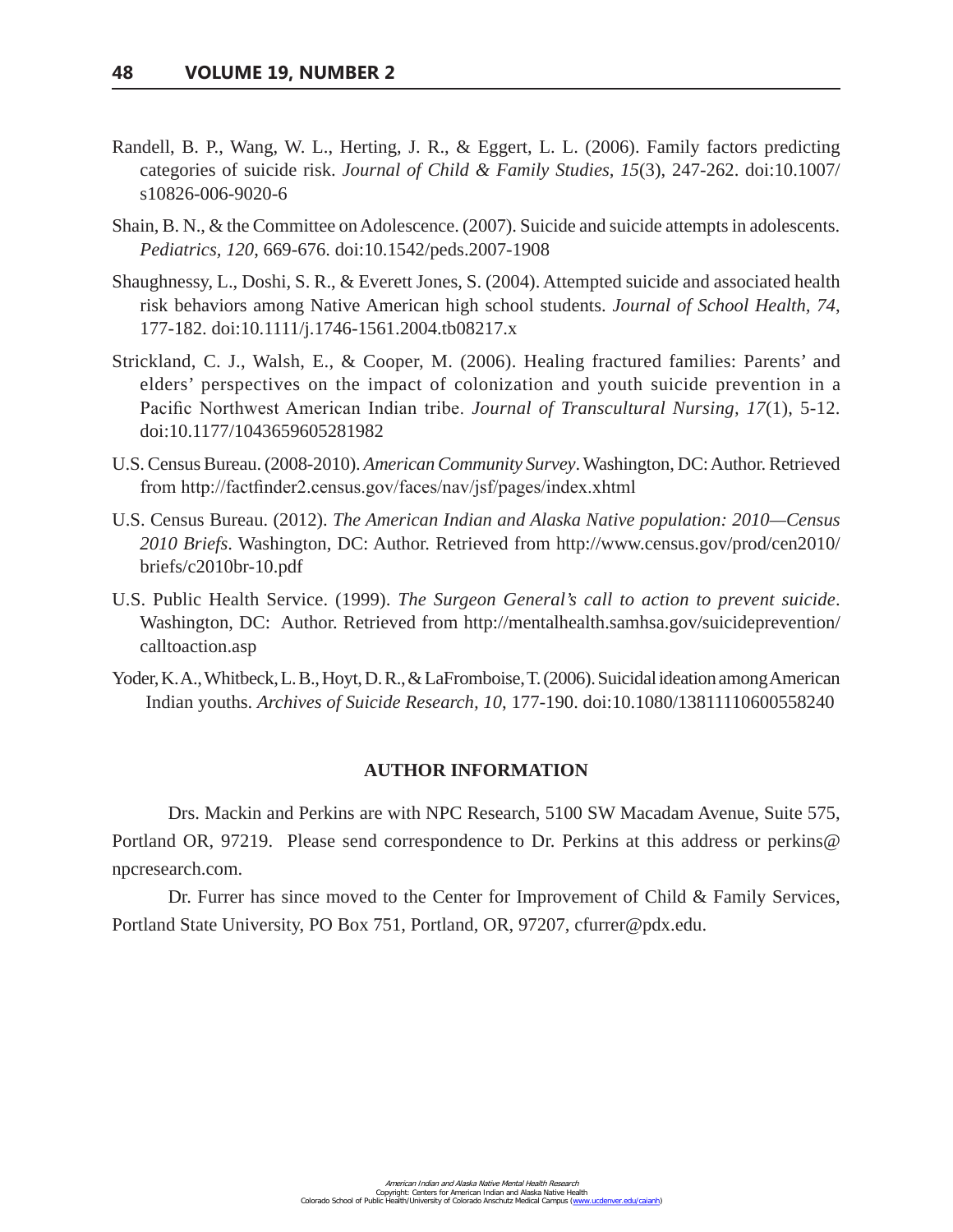### **Footnotes**

- <sup>1</sup> Although these are sobering statistics, it is important to point out that there are wide variations in suicidality among different AI/AN communities, ranging from rates well below the U.S. average to well above (Novins, Beals, Roberts, & Manson, 1999; Hallet, Chandler, & Lalonde, 2007).
- <sup>2</sup> It is important to note that in many smaller AI/AN communities, behavioral health care is not readily available. Therefore, it is imperative to ensure that all staff working with youth (teachers, those in prevention or recreation programs, etc.) are trained to assess risk and be informed about resources.
- <sup>3</sup> This observation was kindly made by an anonymous reviewer of an earlier version of this paper. The 2010 U.S. Census (2012) found that 21% of AI/AN peoples (alone or multiracial) lived on reservations and/or off-reservation trust lands (Federal), tribal or tribally designated statistical areas, and state-designated American Indian statistical areas, while 78% were dispersed throughout the general population.
- <sup>4</sup> For more information about the OHT Survey methodology, please see Oregon Department of Human Services, 2006.
- <sup>5</sup>To be consistent with the notion of a risk and protective factor checklist, the 19 indicators measured on an interval scale were dichotomized (yes/no) based on cut points identified by examining contingency tables (indicator X suicide attempt) with standardized residuals. For risk factors, the cut point was the response scale value at which standardized residuals were positive, suggesting that responses greater than or equal to the cut point were associated with a greater likelihood of reporting a suicide attempt in the past year. For protective factors, the cut point was the response scale value at which standardized residuals were negative, suggesting that responses greater than or equal to the cut point were associated with a lower likelihood of reporting a suicide attempt in the past year.
- <sup>6</sup> Sexual identity was included on the  $11<sup>th</sup>$  grade survey only (n = 5,260) and, therefore, was not included in subsequent analyses.
- <sup>7</sup> The gender effects related to risk and protective factors and suicide attempts will be described in a subsequent paper.
- <sup>8</sup> Similarly, in a study on violence perpetration among AI/AN youth, Bearinger et al. (2005) found that protective factors greatly diminished violence perpetration.
- <sup>9</sup> For those practitioners new to suicide prevention, we suggest the following list of action items: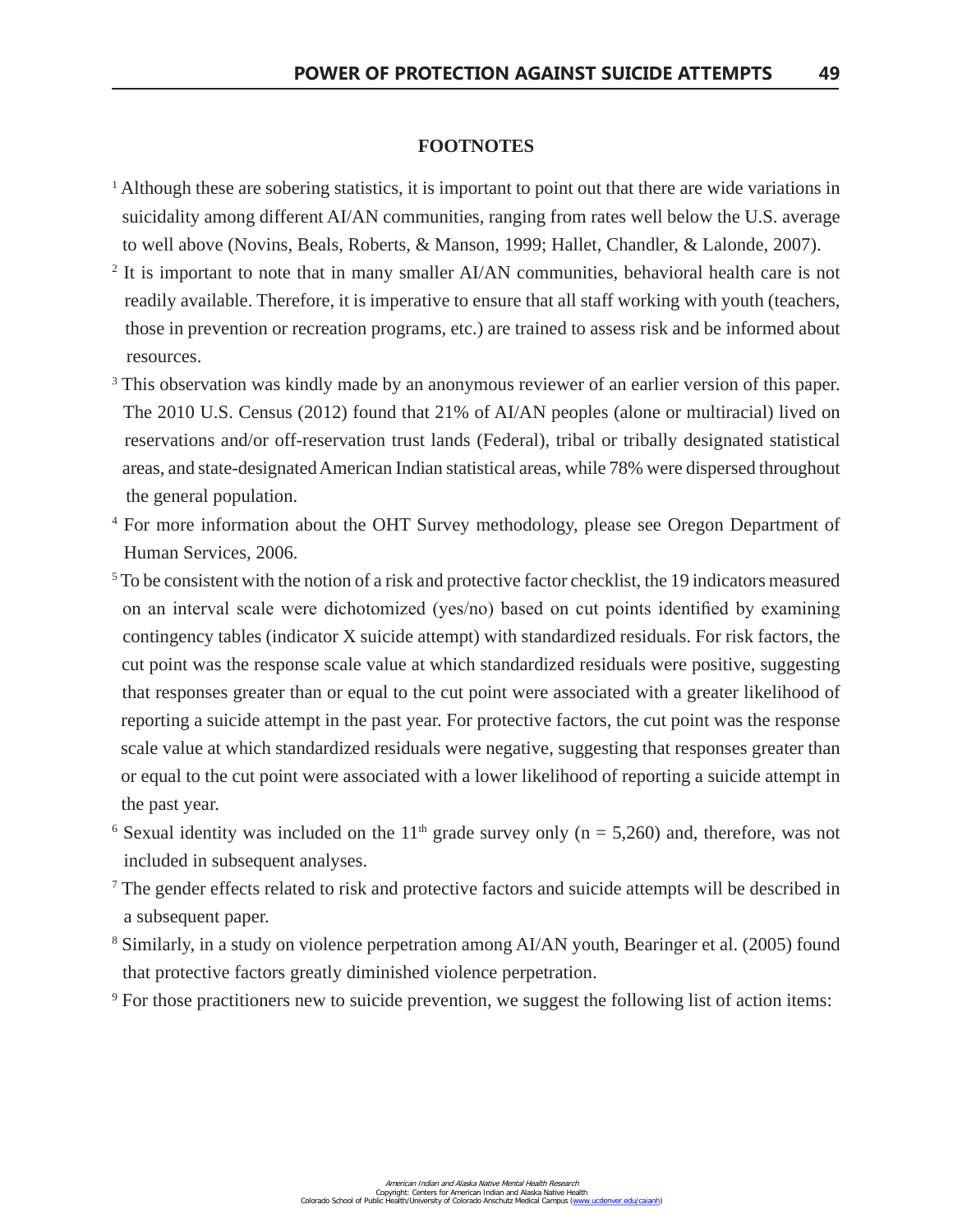- 1. **Train staff** who work with youth to **recognize the signs and symptoms of suicide**  attempts, to build 1) a common awareness of this serious issue, 2) an understanding of how important risk and protective factors are, and 3) a common language for sharing information with each other.
- 2. **Train youth to recognize the signs and symptoms of suicide** attempts, to build 1) a common awareness of this serious issue, 2) an understanding of how important risk and protective factors are, and 3) a common language for sharing information with each other. Youth aremore likely to reach out to other youth. Training youth creates a broader base of positive peers who can act as peer-, school- and community-level protective factors for other youth.
- 3. **Make sure staff feel comfortable addressing suicide with youth and that they are prepared to step in when needed.** Provide staff, and other adults who are in contact with youth, training and practice in what to say and the steps to take if they become concerned about a youth. Existing training packages, ranging in intensity, can be accessed in many communities. Examples include Question/Persuade/Refer (QPR) for general introductory information about preventing suicide, and Applied Suicide Intervention Skills Training (ASIST) for practicing intervention skills.
- 4. **Make sure that youth who exhibit the strongest risk factors are getting intervention and support.** If they aren't, be creative about how to make those linkages.
- 5. **Pay attention to protective factors.** Map out strengths in the youth's life in the areas of community (Does the youth have supportive elders? Does s/he have many opportunities to engage in cultural or other healthy activities?); school (Is there a supportive adult at school?); family (Is there a supportive adult at home? Does the youth get recognized at home for positive behaviors?); peer (Does the youth have friends who are a positive influence?) and individual (Does the youth have hopes for the future, hobbies or interests to sustain her/him?). If a youth is missing one or more protective factors, work on ways to fill the gap. Discuss with colleagues the ways that staff can help develop protections and connect youth to available community resources to increase their support networks.
- 6. **Reach out to parents** to ensure they have the support and information they need to help their children successfully grow into healthy adults. Make sure that parents and guardians understand their important roles and responsibilities even (perhaps especially) for their adolescent children, and how to build protective factors and be aware of risk factors.
- 7. **Use all the excellent resources that are available.** For example, the Suicide Prevention Resource Center at SPRC.org has a host of information about suicide prevention: strategies, fact sheets, research, etc.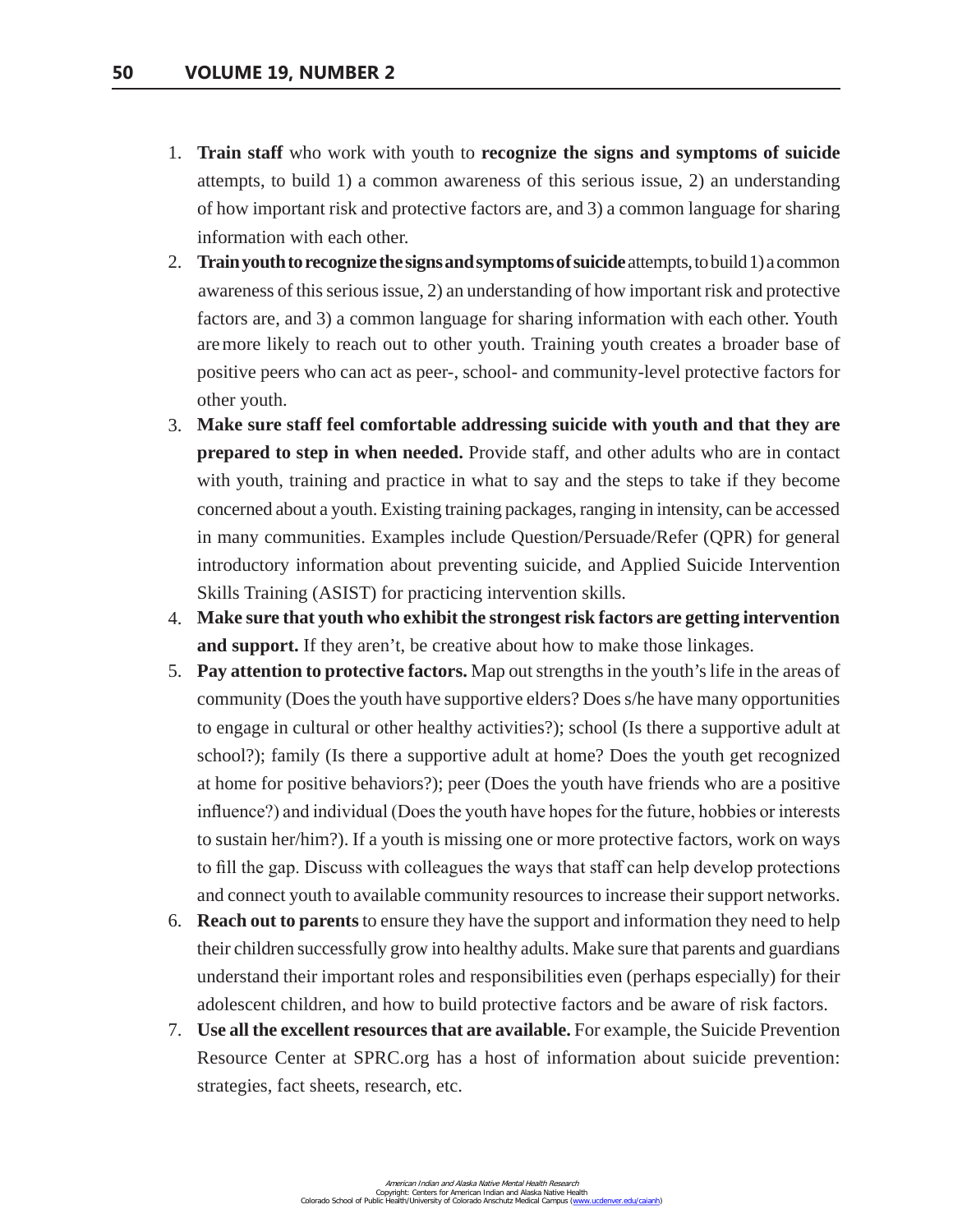# **Appendix A Items from Oregon Healthy Teens Survey**

- 1. During the past 12 months, did you ever feel so sad or hopeless almost every day for two weeks or more in a row that you stopped doing some usual activities?
- 2. Beck Depression Inventory ( $\alpha$  = .84)

During the past 30 days, how much of the time have you:

- 1. Been a very nervous person?
- 2. Felt calm and peaceful?
- 3. Felt downhearted and blue?
- 4. Been a happy person?
- 5. Felt so down in the dumps that nothing could cheer you up?
- 3. Would you say that in general your emotional and mental health is...
	- 1. Poor.
	- 2. Fair.
	- 3. Good.
	- 4. Very good.
	- 5. Excellent.
- 4. During the past 12 months, did you have any emotional or mental health care needs that were not met?
- 5. Has a doctor, nurse, or other professional ever told you that you have an emotional condition such as depression or anxiety?
- 6. During the past 30 days, on how many days did you smoke cigarettes?
- 7. On how many occasions (if any) have you had beer or wine (non-religious) or hard liquor to drink during the past 30 days?
- 8. During the past 30 days, how many times did you use marijuana?
- 9. During the past 30 days, how many times did you sniff glue, breathe the contents of aerosol spray cans, or inhale any paints or sprays to get high?
- 10. During the past 30 days, how many times did you use prescription drugs (without a doctor's orders) to get high?
- 11. Incidence of alcohol-related problems in last 12 months

In the last 12 months, how often have you:

- 1. Missed school or class because of drinking alcohol?
- 2. Gotten sick to your stomach because of drinking alcohol?
- 3. Not been able to remember what happened while you were drinking alcohol?
- 4. Later regretted something you did while drinking alcohol?
- 5. Worried that you drank alcohol too much or too often?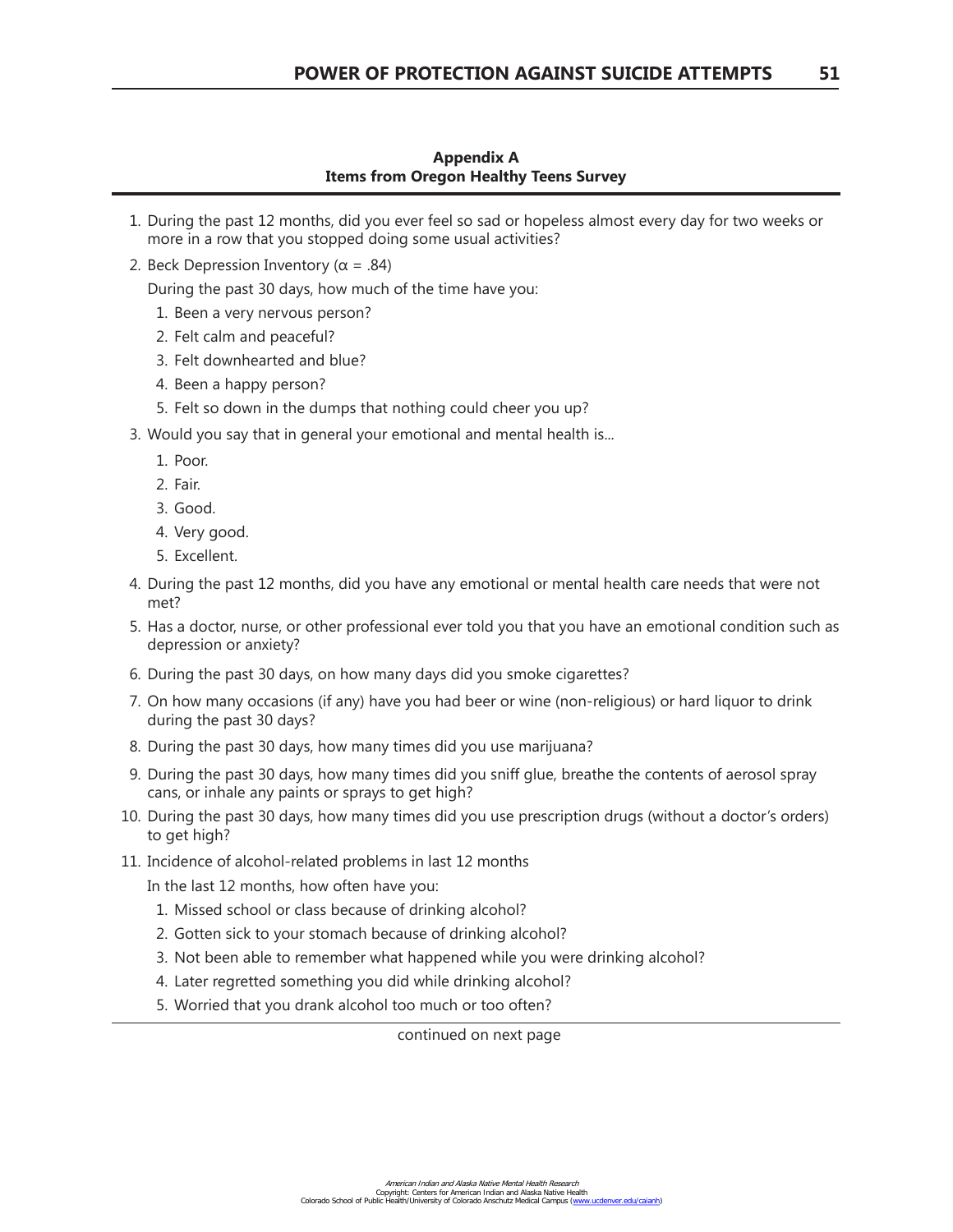# **Appendix A, Continued Items from Oregon Healthy Teens Survey**

- 12. Driving or being driven by someone who had been drinking alcohol in past 30 days
	- 1. During the past 30 days, how many times did you drive a car or other vehicle when you had been drinking alcohol?
	- 2. During the past 30 days, how many times did you ride in a car or other vehicle driven by a teenager who had been drinking alcohol?
	- 3. During the past 30 days, how many times did you ride in a car or other vehicle driven by a parent or other adult who had been drinking alcohol?
- 13. During the past 30 days, on how many days did you not go to school because you felt you would be unsafe at school or on your way to or from school?
- 14. During the past 12 months, how many times have you attacked someone with the idea of seriously hurting them?
- 15. During the past 12 months, did your boyfriend or girlfriend ever hit, slap, or physically hurt you on purpose?
- 16. During your life, has any adult ever intentionally hit or physically hurt you?
- 17. During the past 30 days, have you ever been harassed at school (or on the way to or from school) in relation to any of the following issues?
	- 1. Race or ethnic origin
	- 2. Unwanted sexual comments or attention
	- 3. Someone thought you were gay, lesbian, or bisexual
	- 4. Your weight, clothes, acne, or other physical characteristics
	- 5. Your group of friends
	- 6. Other reasons
- 18. Have you ever been physically forced to have sexual intercourse when you did not want to?
- 19. During your life, has any adult ever had sexual contact with you?
- 20. Have you ever given in to sexual activity when you didn't want to because of pressure?
- 21. Extent to which parents approve of substance use ( $\alpha$  = .75)
	- 1. How wrong do your parents feel it would be for you to smoke cigarettes?
	- 2. How wrong do your parents feel it would be for you to drink beer, wine, or hard liquor (for example, vodka, whiskey, or gin)?
	- 3. How wrong do your parents feel it would be for you to smoke marijuana?
- 22. Easy to get substances ( $\alpha$  = .77)

In the past 12 months, how many of your 4 best friends have:

- 1. Tried beer, wine, or hard liquor (for example, vodka, whiskey, or gin)?
- 2. Used marijuana?
- 3. Used LSD, cocaine, amphetamines, or other illegal drugs?
- 4. Carried a handgun?
- 5. Been members of a gang?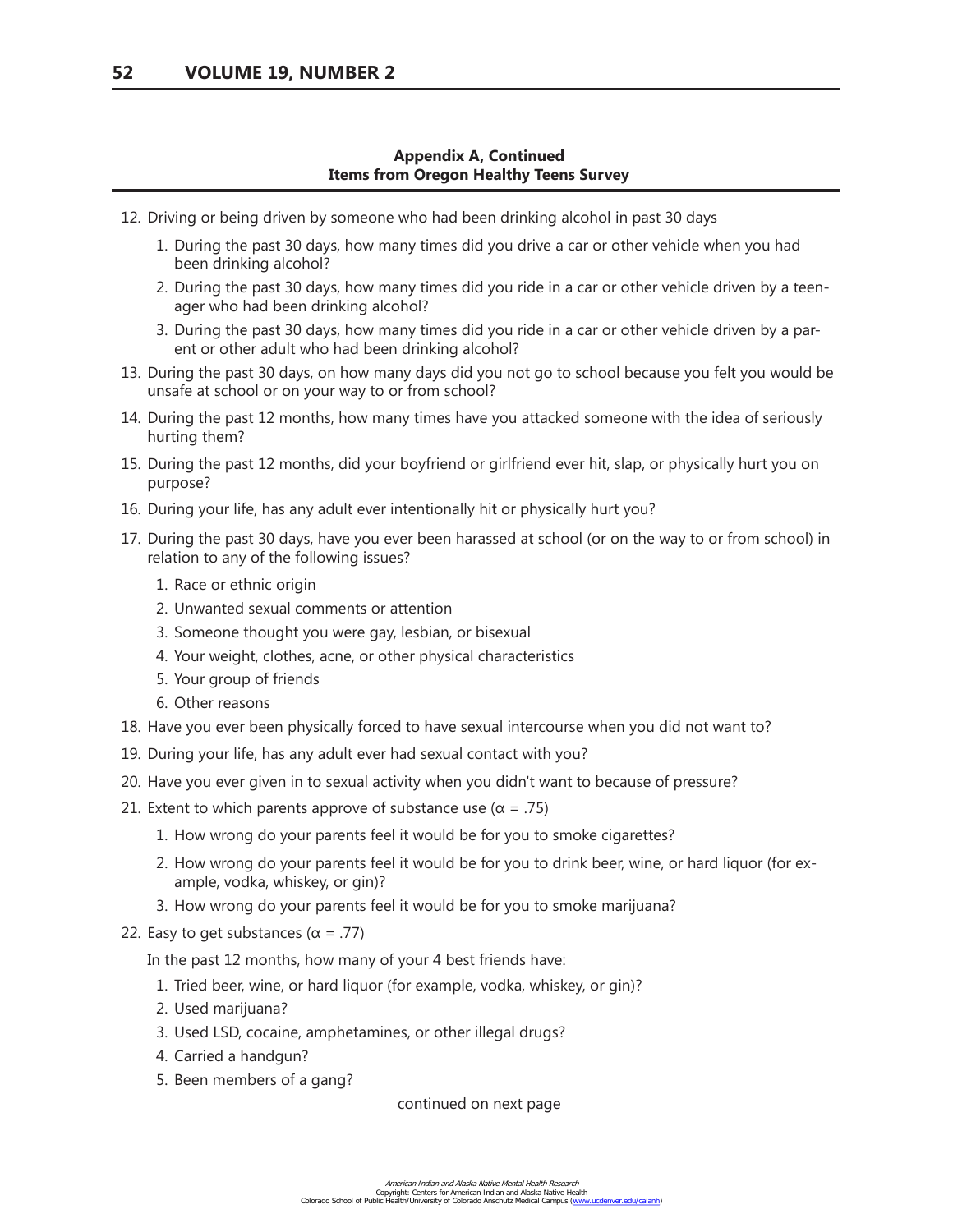# **Appendix A, Continued Items from Oregon Healthy Teens Survey**

- 6. Dropped out of school?
- 7. Been suspended from school?
- 8. Sold illegal drugs?
- 9. Stolen or tried to steal a motor vehicle such as a car or motorcycle?
- 10. Been arrested?
- 24. Extent of crime & feeling unsafe in neighborhood ( $\alpha$  = .78)
	- 1. There is a lot of crime and/or drug selling.
	- 2. There are many physical fights.
	- 3. I'd like to get out of my neighborhood.
	- 4. I like my neighborhood.
	- 5. I feel safe in my neighborhood.
	- 6. If I had to move, I would miss the neighborhood I now live in.
- 25. During the past 7 days, on how many days did you eat breakfast?
- 26. Would you say that in general your physical health is...
	- 1. Poor.
	- 2. Fair.
	- 3. Good.
	- 4. Very good.
	- 5. Excellent.
- 27. I can work out my problems.
- 28. I help make decisions with my family.
- 29. Putting them all together, what were your grades like last year?

# **Appendix B Details on Scale Creation**

**Beck Depression Inventory.** Participants reported how frequently (on a scale from 1 = *none of the time* to 6 = *all of the time*) they experienced different emotions in the past 30 days (e.g., happy, downhearted and blue) using five items from Beck Depression Inventory (Beck & Steer, 1984). The five items were averaged (positively worded items, e.g., feeling happy or calm, were reverse-coded) so that high scores indicated more frequently experiencing depressive symptoms (Cronbach's  $\alpha = .84$ ). Scale scores were dichotomized (0/1) using 2.6 as a cut point, which approximately refers to  $0 =$  "none or a little bit of the time" and  $1 =$ "some of the time or more often."

**Alcohol-related problems.** Participants reported whether or not they had experienced five different problems associated with drinking alcohol in the past 12 months (e.g., missed school, got sick to your stomach, regretted something you did when drinking). Responses to each item (ranging from 1 = *0 times*  to 5 = *10 or more times*) were dichotomized (0 = 0 times and 1 = 1 or more times) and summed to create